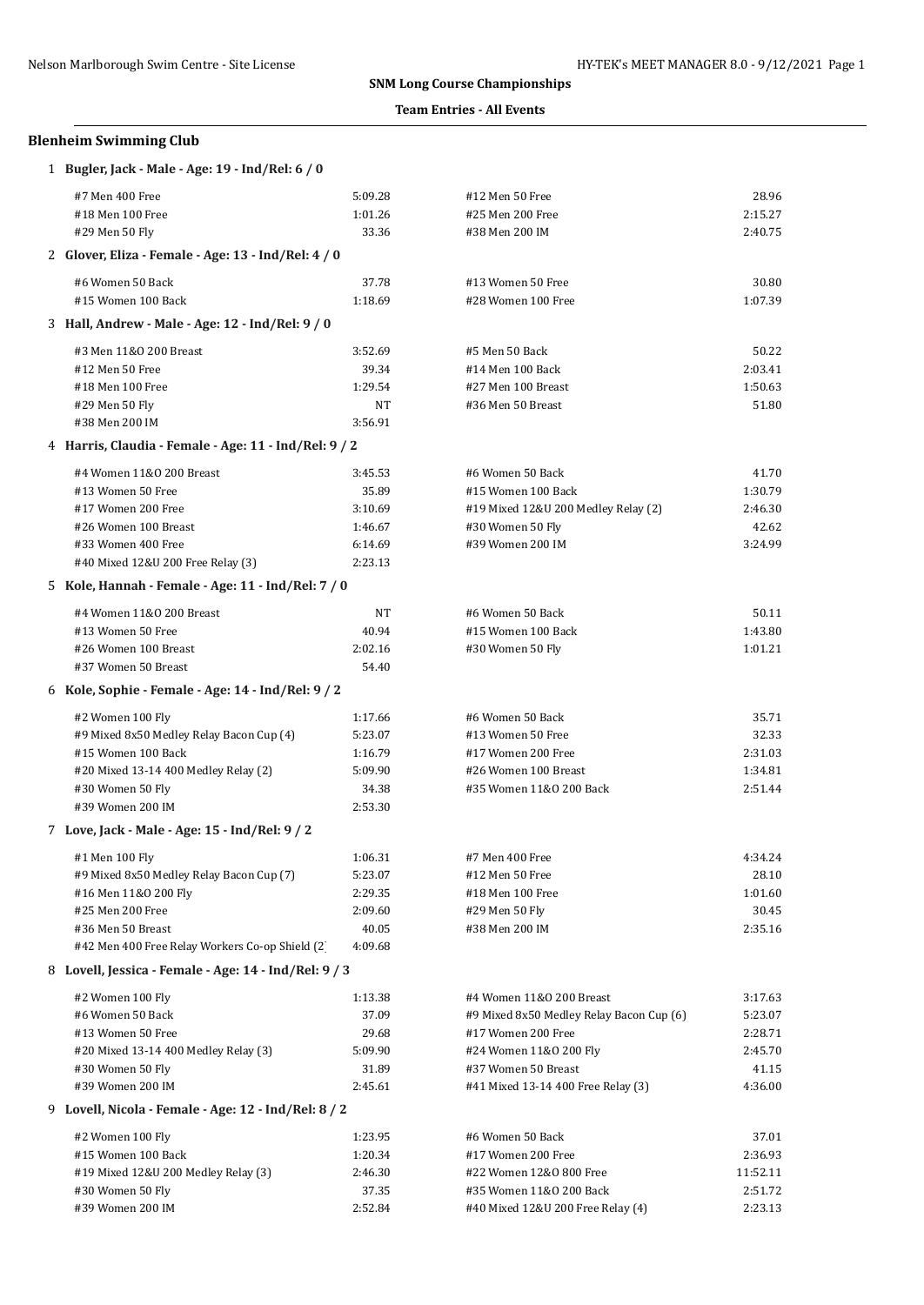## **Team Entries - All Events**

## **Blenheim Swimming Club**

| 10 Mandeno, Chelsea - Female - Age: 15 - Ind/Rel: 6 / 0  |          |            |                                                 |          |     |
|----------------------------------------------------------|----------|------------|-------------------------------------------------|----------|-----|
| #2 Women 100 Fly                                         | 1:55.25  |            | #15 Women 100 Back                              | 1:32.49  |     |
| #17 Women 200 Free                                       | 3:02.35  |            | #26 Women 100 Breast                            | 1:55.69  |     |
| #30 Women 50 Fly                                         | 48.09    |            | #33 Women 400 Free                              | 6:08.03  |     |
| 11 Marsh, Katie - Female - Age: 12 - Ind/Rel: 9 / 3      |          |            |                                                 |          |     |
| #2 Women 100 Fly                                         | 1:45.27  |            | #6 Women 50 Back                                | 36.00    |     |
| #9 Mixed 8x50 Medley Relay Bacon Cup (8)                 | 5:23.07  |            | #13 Women 50 Free                               | 30.89    |     |
| #15 Women 100 Back                                       | 1:17.62  |            | #17 Women 200 Free                              | 2:32.59  |     |
| #19 Mixed 12&U 200 Medley Relay (1)                      | 2:46.30  |            | #28 Women 100 Free                              | 1:07.86  |     |
| #30 Women 50 Fly                                         | 35.72    |            | #37 Women 50 Breast                             | 44.95    |     |
| #39 Women 200 IM                                         | 3:23.56  |            | #40 Mixed 12&U 200 Free Relay (1)               | 2:23.13  |     |
| 12 McNabb, Finn - Male - Age: 14 - Ind/Rel: 9 / 3        |          |            |                                                 |          |     |
| #1 Men 100 Fly                                           | 1:12.94  |            | #5 Men 50 Back                                  | 32.32    |     |
| #7 Men 400 Free                                          | 4:53.73  |            | #9 Mixed 8x50 Medley Relay Bacon Cup (1)        | 5:23.07  |     |
| #10 Men 13&0 1500 Free                                   | 20:32.35 |            | #14 Men 100 Back                                | 1:10.68  |     |
| #20 Mixed 13-14 400 Medley Relay (1)                     | 5:09.90  |            | #23 Men 12&0 400 IM                             | 5:43.24  |     |
| #27 Men 100 Breast                                       | 1:32.42  |            | #34 Men 11&0 200 Back                           | 2:31.72  |     |
| #38 Men 200 IM                                           | 2:41.40  |            | #41 Mixed 13-14 400 Free Relay (4)              | 4:36.00  |     |
| 13 McNabb, Lachlan - Male - Age: 15 - Ind/Rel: 9 / 0     |          |            |                                                 |          |     |
| #5 Men 50 Back                                           | 35.64    |            | #7 Men 400 Free                                 | 5:01.66  |     |
| #12 Men 50 Free                                          | 31.73    |            | #18 Men 100 Free                                | 1:07.50  |     |
| #23 Men 12&0 400 IM                                      | 5:50.41  |            | #25 Men 200 Free                                | 2:26.11  |     |
| #29 Men 50 Fly                                           | 34.10    |            | #32 Men 12&0 800 Free                           | 10:24.79 |     |
| #36 Men 50 Breast                                        | 41.15    |            |                                                 |          |     |
| 14 Skehan, Max - Male - Age: 13 - Ind/Rel: 7 / 3         |          |            |                                                 |          |     |
| #1 Men 100 Fly                                           | 1:19.86  | SCR        | #5 Men 50 Back                                  | 33.85    | SCR |
| #12 Men 50 Free                                          | 28.03    | <b>SCR</b> | #18 Men 100 Free                                | 1:02.00  | SCR |
| #20 Mixed 13-14 400 Medley Relay (4)                     | 5:09.90  |            | #25 Men 200 Free                                | 2:17.73  | SCR |
| #29 Men 50 Fly                                           | 31.84    | SCR        | #36 Men 50 Breast                               | 41.16    | SCR |
| #41 Mixed 13-14 400 Free Relay (1)                       | 4:36.00  |            | #42 Men 400 Free Relay Workers Co-op Shield (4) | 4:09.68  |     |
| 15 Thorstensen, Kyla - Female - Age: 14 - Ind/Rel: 9 / 2 |          |            |                                                 |          |     |
| #4 Women 11&0 200 Breast                                 | 3:27.33  | SCR        | #6 Women 50 Back                                | 34.39    | SCR |
| #9 Mixed 8x50 Medley Relay Bacon Cup (2)                 | 5:23.07  |            | #15 Women 100 Back                              | 1:15.32  | SCR |
| #17 Women 200 Free                                       | 2:28.24  | <b>SCR</b> | #22 Women 12&0 800 Free                         | 10:41.94 | SCR |
| #28 Women 100 Free                                       | 1:07.32  | SCR        | #30 Women 50 Fly                                | 34.26    | SCR |
| #33 Women 400 Free                                       | 5:16.91  | <b>SCR</b> | #39 Women 200 IM                                | 2:49.50  | SCR |
| #41 Mixed 13-14 400 Free Relay (2)                       | 4:36.00  |            |                                                 |          |     |
| 16 Timpson, Hamish - Male - Age: 18 - Ind/Rel: 5 / 2     |          |            |                                                 |          |     |
| #9 Mixed 8x50 Medley Relay Bacon Cup (3)                 | 5:23.07  |            | #12 Men 50 Free                                 | 26.20    |     |
| #18 Men 100 Free                                         | 57.32    |            | #27 Men 100 Breast                              | 1:17.96  |     |
| #29 Men 50 Fly                                           | 30.08    |            | #36 Men 50 Breast                               | 35.74    |     |
| #42 Men 400 Free Relay Workers Co-op Shield (3)          | 4:09.68  |            |                                                 |          |     |
| 17 Verran, Joel - Male - Age: 15 - Ind/Rel: 9 / 2        |          |            |                                                 |          |     |
| #1 Men 100 Fly                                           | 1:03.50  |            | #5 Men 50 Back                                  | 33.09    |     |
| #9 Mixed 8x50 Medley Relay Bacon Cup (5)                 | 5:23.07  |            | #12 Men 50 Free                                 | 27.64    |     |
| #16 Men 11&0 200 Fly                                     | 2:25.34  |            | #18 Men 100 Free                                | 1:00.07  |     |
| #25 Men 200 Free                                         | 2:11.60  |            | #29 Men 50 Fly                                  | 29.22    |     |
| #36 Men 50 Breast                                        | 36.98    |            | #38 Men 200 IM                                  | 2:30.76  |     |
| #42 Men 400 Free Relay Workers Co-op Shield (1)          | 4:09.68  |            |                                                 |          |     |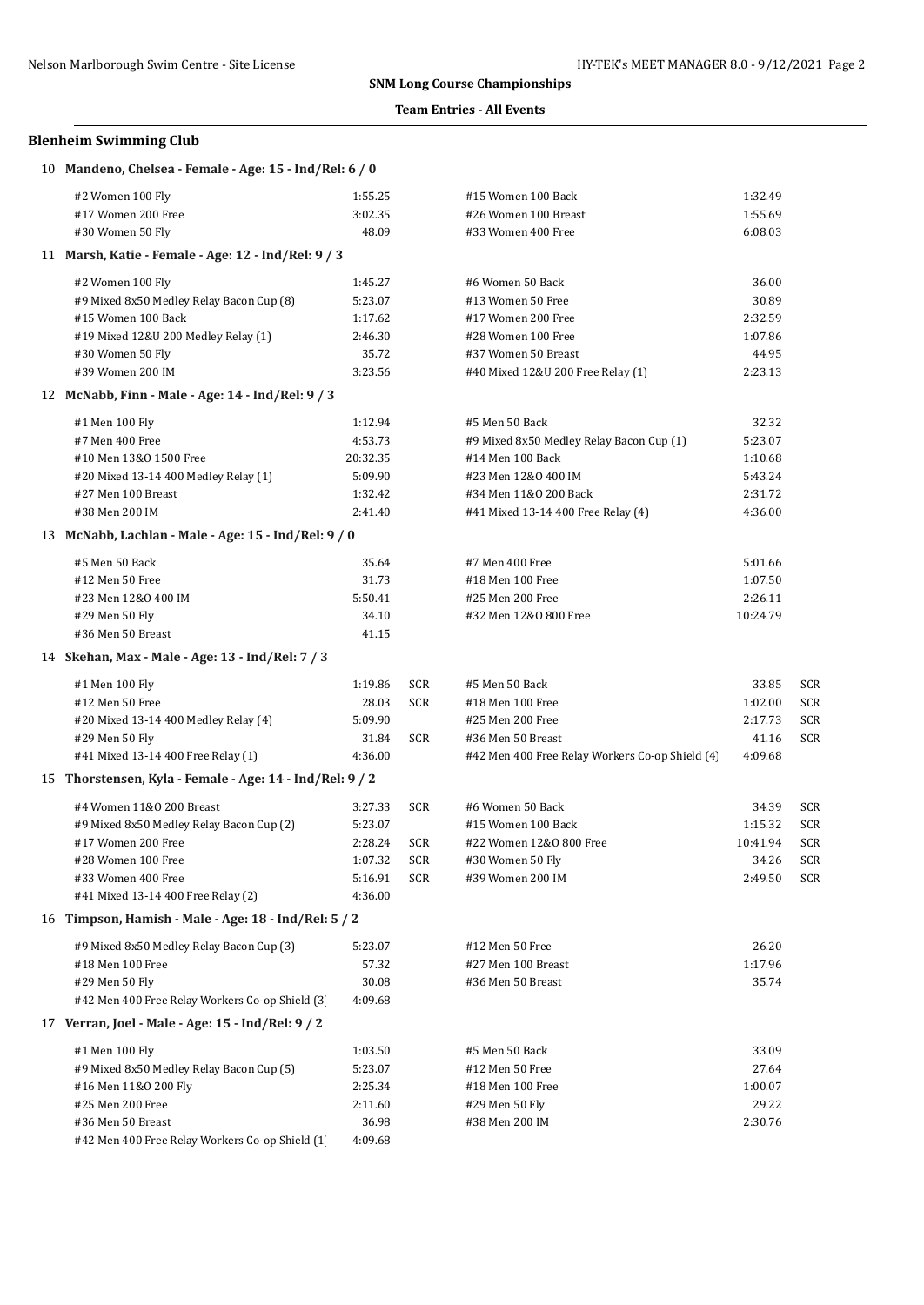### **Team Entries - All Events**

## **Blenheim Swimming Club**

18 **Verran, Quinn - Male - Age: 11 - Ind/Rel: 10 / 2**

|              | #1 Men 100 Fly                                                                                                                                                   | NT      | <b>SCR</b> | #5 Men 50 Back                                 | 44.89   |
|--------------|------------------------------------------------------------------------------------------------------------------------------------------------------------------|---------|------------|------------------------------------------------|---------|
|              | #12 Men 50 Free                                                                                                                                                  | 37.70   |            | #14 Men 100 Back                               | 1:40.69 |
|              | #18 Men 100 Free                                                                                                                                                 | 1:24.32 |            | #19 Mixed 12&U 200 Medley Relay (4)            | 2:46.30 |
|              | #25 Men 200 Free                                                                                                                                                 | 3:11.01 |            | #27 Men 100 Breast                             | NT      |
|              | #29 Men 50 Fly                                                                                                                                                   | 45.08   |            | #36 Men 50 Breast                              | 54.11   |
|              | #38 Men 200 IM                                                                                                                                                   | 3:38.58 |            | #40 Mixed 12&U 200 Free Relay (2)              | 2:23.13 |
| $\mathbf{1}$ | Blenheim Swimming Club - 'A'<br>McNabb, Finn; Thorstensen, Kyla; Timpson, Hamish; Kole, Sophie<br>Verran, Joel; Lovell, Jessica; Love, Jack; Marsh, Katie        |         |            | #9 Mixed 8x50 Medley Relay Bacon Cup           | 5:23.07 |
| 2            | Blenheim Swimming Club - 'A'<br>Marsh, Katie; Harris, Claudia; Lovell, Nicola; Verran, Quinn                                                                     |         |            | #19 Mixed 12 & Under 200 Medley Relay          | 2:46.30 |
| 3            | Blenheim Swimming Club - 'A'<br>McNabb, Finn; Kole, Sophie; Lovell, Jessica; Skehan, Max                                                                         |         |            | #20 Mixed 13-14 400 Medley Relay               | 5:09.90 |
| 4            | Blenheim Swimming Club - 'A'<br>Marsh, Katie; Verran, Quinn; Harris, Claudia; Lovell, Nicola                                                                     |         |            | #40 Mixed 12 & Under 200 Freestyle Relay       | 2:23.13 |
| 5            | Blenheim Swimming Club - 'A'<br>Skehan, Max; Thorstensen, Kyla; Lovell, Jessica; McNabb, Finn                                                                    |         |            | #41 Mixed 13-14 400 Freestyle Relay            | 4:36.00 |
| 6            | Blenheim Swimming Club - 'A'<br>Verran, Joel; Love, Jack; Timpson, Hamish; Skehan, Max<br>Blenheim Swimming Club Total Individual Entries: 143 - Total Relays: 6 |         |            | #42 Men 400 Freestyle Relay Workers Co-op Shie | 4:09.68 |

## **Motueka Swim Club**

| 1 Blomfield, Ilonka - Female - Age: 12 - Ind/Rel: 6 / 0 |  |  |  |  |  |  |  |
|---------------------------------------------------------|--|--|--|--|--|--|--|
|---------------------------------------------------------|--|--|--|--|--|--|--|

| Motueka Swim Club Total Individual Entries: 6 - Total Relays: 0 |         |       |                      |         |            |  |  |
|-----------------------------------------------------------------|---------|-------|----------------------|---------|------------|--|--|
| #30 Women 50 Fly                                                | 51.81   | - SCR | #37 Women 50 Breast  | 56.46   | <b>SCR</b> |  |  |
| #13 Women 50 Free                                               | 40.73   | -SCR  | #26 Women 100 Breast | 1:57.75 | SCR        |  |  |
| #4 Women 11&0 200 Breast                                        | 4:04.62 | - SCR | #6 Women 50 Back     | 46.94   | <b>SCR</b> |  |  |
|                                                                 |         |       |                      |         |            |  |  |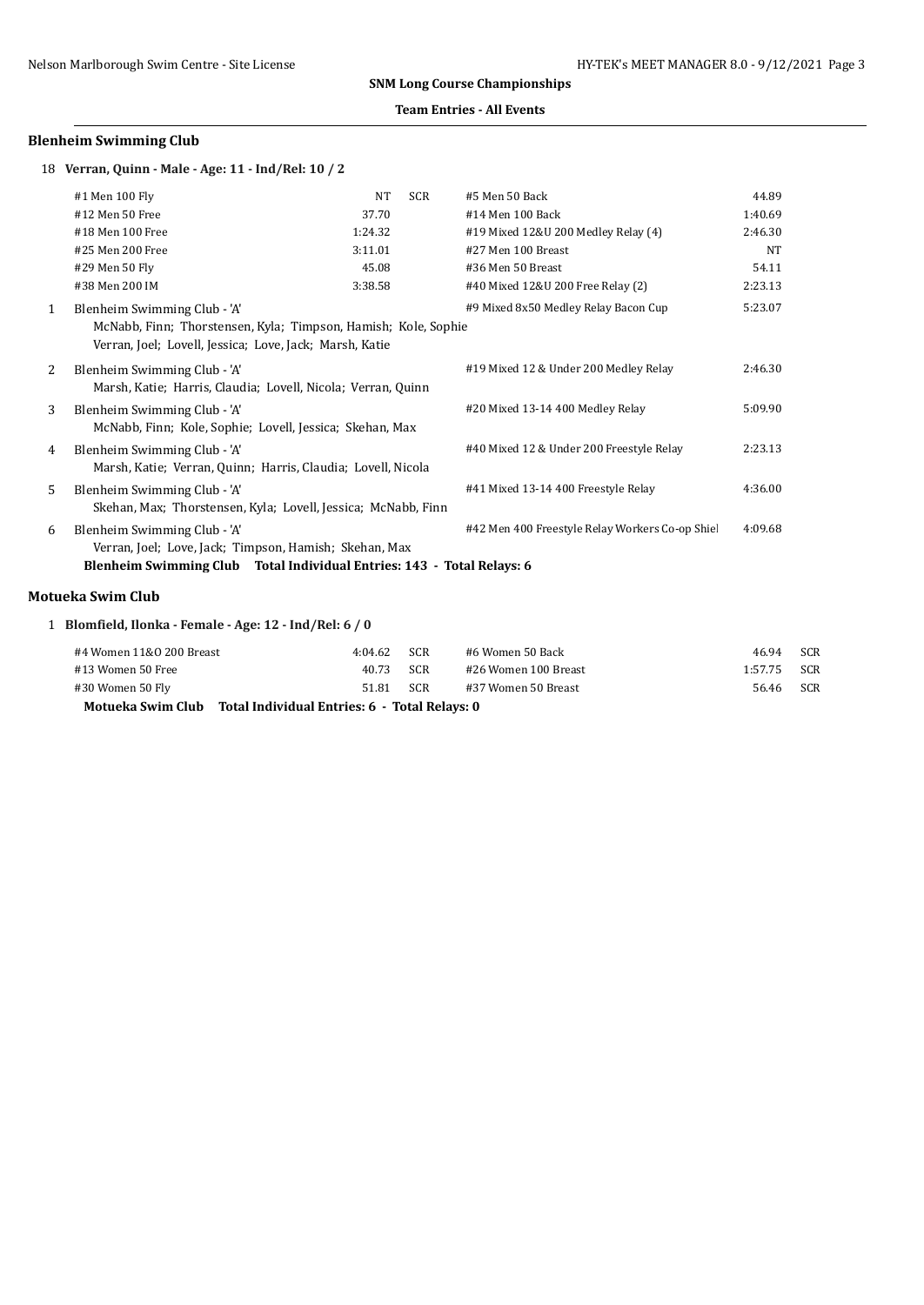#### **Team Entries - All Events**

| 1 Alford, Lydia - Female - Age: 10 - Ind/Rel: 9 / 0       |                    |            |                                      |                  |     |
|-----------------------------------------------------------|--------------------|------------|--------------------------------------|------------------|-----|
| #6 Women 50 Back                                          | 44.83              |            | #13 Women 50 Free                    | 40.43            |     |
| #15 Women 100 Back                                        | NT                 |            | #17 Women 200 Free                   | 3:08.54          |     |
| #26 Women 100 Breast                                      | 2:00.80            |            | #28 Women 100 Free                   | 1:25.10          |     |
| #30 Women 50 Fly                                          | 51.66              |            | #37 Women 50 Breast                  | 55.74            |     |
| #39 Women 200 IM                                          | NT                 |            |                                      |                  |     |
| 2 Alford, Will - Male - Age: 14 - Ind/Rel: 9 / 2          |                    |            |                                      |                  |     |
| #3 Men 11&0 200 Breast                                    | 2:51.16            | <b>SCR</b> | #5 Men 50 Back                       | 39.04            | SCR |
| #12 Men 50 Free                                           | 29.15              | <b>SCR</b> | #18 Men 100 Free                     | 1:03.10          | SCR |
| #20 Mixed 13-14 400 Medley Relay (2)                      | 4:53.40            |            | #25 Men 200 Free                     | 2:17.56          | SCR |
| #27 Men 100 Breast                                        | 1:18.10            | SCR        | #29 Men 50 Fly                       | 34.94            | SCR |
| #36 Men 50 Breast                                         | 36.62              | SCR        | #38 Men 200 IM                       | 2:40.12          | SCR |
| #41 Mixed 13-14 400 Free Relay (1)                        | 4:28.03            |            |                                      |                  |     |
| 3 Anticich, Milla - Female - Age: 14 - Ind/Rel: 8 / 0     |                    |            |                                      |                  |     |
| #2 Women 100 Fly                                          | NT                 |            | #6 Women 50 Back                     | 42.49            |     |
| #13 Women 50 Free                                         | 38.55              |            | #15 Women 100 Back                   | 1:31.13          |     |
| #30 Women 50 Fly                                          | 41.26              |            | #35 Women 11&0 200 Back              | NT               |     |
| #37 Women 50 Breast                                       | 53.30              |            | #39 Women 200 IM                     | 3:33.18          |     |
| 4 Banks, Chase - Male - Age: 14 - Ind/Rel: 9 / 2          |                    |            |                                      |                  |     |
| #1 Men 100 Fly                                            | 1:19.63            |            | #5 Men 50 Back                       | 34.98            |     |
| #12 Men 50 Free                                           | 29.70              |            | #14 Men 100 Back                     | NT               |     |
| #18 Men 100 Free                                          | 1:07.62            |            | #20 Mixed 13-14 400 Medley Relay (3) | 5:22.21          |     |
| #25 Men 200 Free                                          | NT                 |            | #29 Men 50 Fly                       | 32.86            |     |
| #36 Men 50 Breast                                         | 40.42              |            | #38 Men 200 IM                       | NT               |     |
| #41 Mixed 13-14 400 Free Relay (4)                        | 4:28.03            |            |                                      |                  |     |
| 5 Bayley, Ariah - Female - Age: 14 - Ind/Rel: 9 / 0       |                    |            |                                      |                  |     |
|                                                           |                    |            |                                      |                  |     |
| #2 Women 100 Fly                                          | 1:20.15            |            | #6 Women 50 Back                     | 39.54            |     |
| #13 Women 50 Free                                         | 34.84              |            | #17 Women 200 Free                   | 2:40.38          |     |
| #26 Women 100 Breast                                      | 1:36.88            |            | #28 Women 100 Free                   | 1:14.66          |     |
| #33 Women 400 Free<br>#39 Women 200 IM                    | 5:37.27<br>2:55.32 |            | #37 Women 50 Breast                  | 44.97            |     |
| 6 Bryant, Finn - Male - Age: 14 - Ind/Rel: 9 / 2          |                    |            |                                      |                  |     |
|                                                           |                    |            |                                      |                  |     |
| #3 Men 11&0 200 Breast                                    | 3:09.41            |            | #5 Men 50 Back                       | NΤ               |     |
| #7 Men 400 Free                                           | 5:05.35            |            | #12 Men 50 Free                      | 31.52            |     |
| #18 Men 100 Free                                          | 1:08.53            |            | #20 Mixed 13-14 400 Medley Relay (4) | 5:22.21          |     |
| #27 Men 100 Breast                                        | 1:29.57            |            | #29 Men 50 Fly<br>#38 Men 200 IM     | 36.04            |     |
| #36 Men 50 Breast<br>#41 Mixed 13-14 400 Free Relay (4)   | 40.12<br>4:34.42   |            |                                      | 2:46.93          |     |
| 7 Cain-Townley, Bella - Female - Age: 12 - Ind/Rel: 9 / 2 |                    |            |                                      |                  |     |
|                                                           | 1:25.24            |            | #6 Women 50 Back                     |                  |     |
| #2 Women 100 Fly<br>#13 Women 50 Free                     | 34.54              |            | #15 Women 100 Back                   | 39.22<br>1:25.22 |     |
| #19 Mixed 12&U 200 Medley Relay (1)                       | 2:32.88            |            | #26 Women 100 Breast                 | 1:52.85          |     |
| #30 Women 50 Fly                                          | 36.74              |            | #35 Women 11&0 200 Back              | 3:00.77          |     |
| #37 Women 50 Breast                                       | 47.99              |            | #39 Women 200 IM                     | 3:07.32          |     |
| #40 Mixed 12&U 200 Free Relay (1)                         | 2:24.58            |            |                                      |                  |     |
| 8 Cain-Townley, Mia - Female - Age: 14 - Ind/Rel: 9 / 2   |                    |            |                                      |                  |     |
|                                                           |                    |            |                                      |                  |     |
| #2 Women 100 Fly                                          | 1:14.07            |            | #6 Women 50 Back                     | 37.75            |     |
| #11 Women 12&0 400 IM                                     | 5:46.96            |            | #13 Women 50 Free                    | 33.45            |     |
| #15 Women 100 Back                                        | 1:16.65            |            | #20 Mixed 13-14 400 Medley Relay (3) | 4:53.40          |     |
| #24 Women 11&0 200 Fly                                    | 2:43.79            |            | #30 Women 50 Fly<br>#39 Women 200 IM | 33.63            |     |
| #37 Women 50 Breast                                       | 45.14              |            |                                      | 2:47.10          |     |
| #41 Mixed 13-14 400 Free Relay (1)                        | 4:45.00            |            |                                      |                  |     |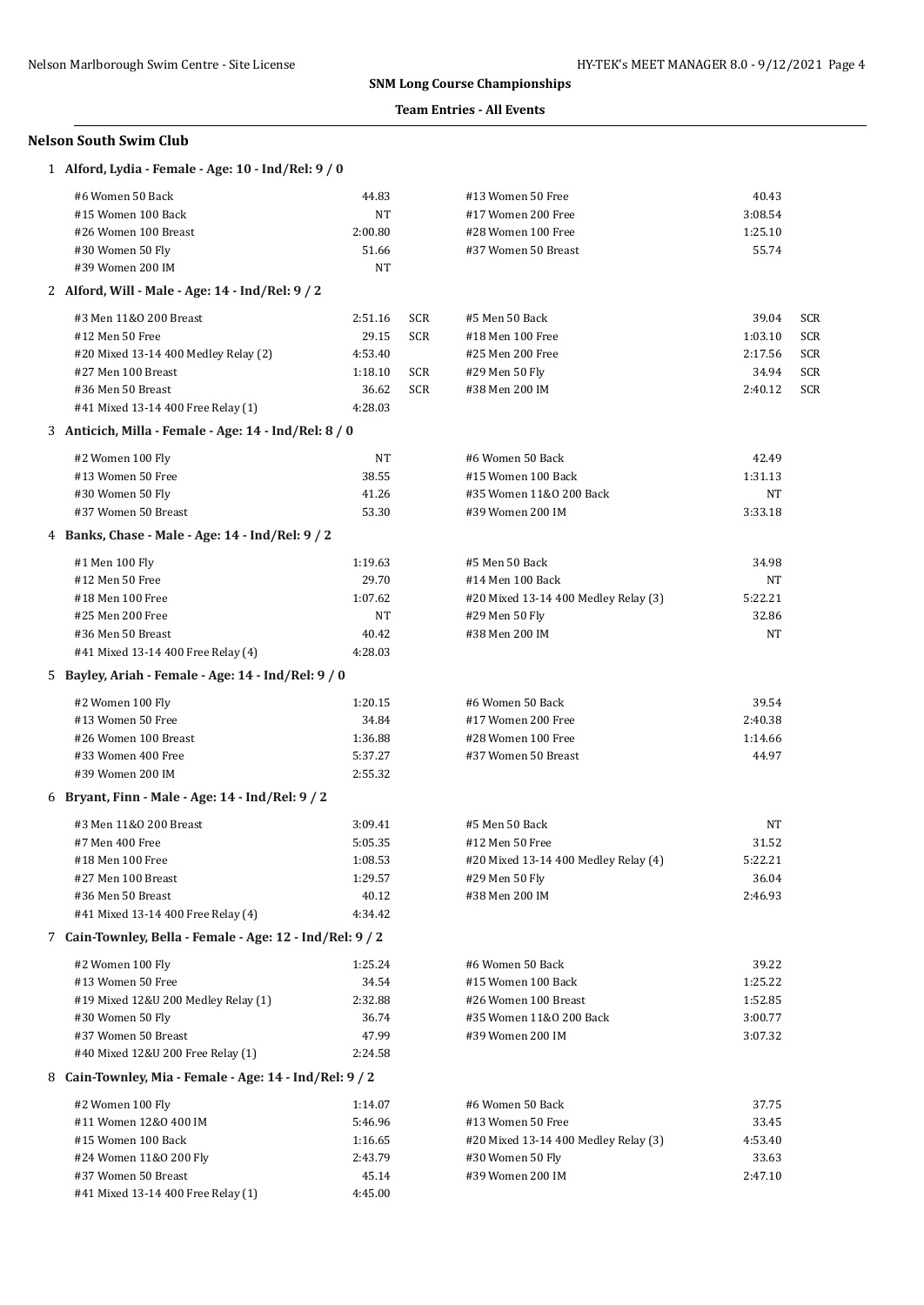#### **Team Entries - All Events**

| 9 Chadderton, Emily - Female - Age: 14 - Ind/Rel: 8 / 2  |         |            |                                                 |          |
|----------------------------------------------------------|---------|------------|-------------------------------------------------|----------|
| #4 Women 11&0 200 Breast                                 | 3:37.95 |            | #6 Women 50 Back                                | 36.55    |
| #13 Women 50 Free                                        | 30.91   |            | #17 Women 200 Free                              | 2:22.84  |
| #20 Mixed 13-14 400 Medley Relay (4)                     | 4:53.40 |            | #28 Women 100 Free                              | 1:08.69  |
| #30 Women 50 Fly                                         | 35.40   |            | #37 Women 50 Breast                             | 40.93    |
| #39 Women 200 IM                                         | 2:45.53 |            | #41 Mixed 13-14 400 Free Relay (2)              | 4:28.03  |
| 10 Claridge, Lilly - Female - Age: 14 - Ind/Rel: 9 / 1   |         |            |                                                 |          |
| #4 Women 11&0 200 Breast                                 | 3:36.03 |            | #6 Women 50 Back                                | 42.52    |
| #13 Women 50 Free                                        | 33.37   |            | #15 Women 100 Back                              | 1:29.93  |
| #17 Women 200 Free                                       | 2:36.08 |            | #22 Women 12&0 800 Free                         | 11:01.16 |
| #26 Women 100 Breast                                     | 1:39.49 |            | #33 Women 400 Free                              | 5:17.51  |
| #37 Women 50 Breast                                      | 45.86   |            | #41 Mixed 13-14 400 Free Relay (3)              | 4:45.00  |
| 11 Claridge, Rosie - Female - Age: 10 - Ind/Rel: 5 / 0   |         |            |                                                 |          |
|                                                          |         |            |                                                 |          |
| #6 Women 50 Back                                         | 53.38   |            | #13 Women 50 Free                               | 46.10    |
| #15 Women 100 Back                                       | 1:58.02 |            | #26 Women 100 Breast                            | 1:58.11  |
| #28 Women 100 Free                                       | 1:46.37 |            |                                                 |          |
| 12 Eden, Caitlin - Female - Age: 14 - Ind/Rel: 9 / 2     |         |            |                                                 |          |
| #6 Women 50 Back                                         | 34.24   |            | #13 Women 50 Free                               | 30.99    |
| #15 Women 100 Back                                       | 1:12.54 |            | #20 Mixed 13-14 400 Medley Relay (1)            | 4:53.40  |
| #26 Women 100 Breast                                     | NT      |            | #28 Women 100 Free                              | 1:07.95  |
| #30 Women 50 Fly                                         | 36.96   |            | #35 Women 11&0 200 Back                         | 2:33.20  |
| #37 Women 50 Breast                                      | 41.20   |            | #39 Women 200 IM                                | 2:42.77  |
| #43 Women 400 Free Relay Ton Boulton Cup (4)             | 4:27.52 |            |                                                 |          |
| 13 Ellena, Eva - Female - Age: 14 - Ind/Rel: 9 / 2       |         |            |                                                 |          |
| #6 Women 50 Back                                         | 37.49   |            | #13 Women 50 Free                               | 31.67    |
| #15 Women 100 Back                                       | 1:21.34 |            | #17 Women 200 Free                              | 2:28.67  |
| #20 Mixed 13-14 400 Medley Relay (4)                     | 5:10.22 |            | #28 Women 100 Free                              | 1:08.62  |
| #30 Women 50 Fly                                         | 36.78   |            | #33 Women 400 Free                              | 5:13.80  |
| #37 Women 50 Breast                                      | 48.58   |            | #39 Women 200 IM                                | 3:06.07  |
| #41 Mixed 13-14 400 Free Relay (3)                       | 4:28.03 |            |                                                 |          |
| 14 Goomes, Rosie - Female - Age: 13 - Ind/Rel: 9 / 2     |         |            |                                                 |          |
|                                                          |         |            |                                                 |          |
| #2 Women 100 Fly                                         | 1:26.79 |            | #6 Women 50 Back                                | 35.96    |
| #11 Women 12&0 400 IM                                    | 6:11.40 |            | #15 Women 100 Back                              | 1:18.37  |
| #20 Mixed 13-14 400 Medley Relay (1)                     | 5:22.21 |            | #22 Women 12&0 800 Free                         | 11:16.19 |
| #26 Women 100 Breast                                     | 1:35.54 |            | #30 Women 50 Fly                                | 36.91    |
| #35 Women 11&0 200 Back                                  | 2:52.17 |            | #39 Women 200 IM                                | 2:52.69  |
| #41 Mixed 13-14 400 Free Relay (2)                       | 4:45.00 |            |                                                 |          |
| 15 Grenfell, Annabel - Female - Age: 14 - Ind/Rel: 9 / 2 |         |            |                                                 |          |
| #2 Women 100 Fly                                         | 1:15.72 |            | #6 Women 50 Back                                | 34.89    |
| #11 Women 12&0 400 IM                                    | 5:40.54 |            | #15 Women 100 Back                              | 1:11.87  |
| #20 Mixed 13-14 400 Medley Relay (3)                     | 5:10.22 |            | #24 Women 11&0 200 Fly                          | 2:42.88  |
| #28 Women 100 Free                                       | 1:08.72 |            | #30 Women 50 Fly                                | 33.42    |
| #35 Women 11&0 200 Back                                  | 2:33.78 |            | #39 Women 200 IM                                | 2:49.90  |
| #41 Mixed 13-14 400 Free Relay (3)                       | 4:34.42 |            |                                                 |          |
| 16 Hall, Lilly - Female - Age: 15 - Ind/Rel: 2 / 1       |         |            |                                                 |          |
| #6 Women 50 Back                                         | 35.40   | <b>SCR</b> | #13 Women 50 Free                               | 31.39    |
| #43 Women 400 Free Relay Ton Boulton Cup (3)             | 4:27.52 |            |                                                 |          |
| 17 Hall, Nic - Male - Age: 17 - Ind/Rel: 2 / 2           |         |            |                                                 |          |
| #5 Men 50 Back                                           | 30.79   |            | #12 Men 50 Free                                 | 27.01    |
| #21 Mixed 15&0 400 Medley Relay (1)                      | 4:42.00 |            | #42 Men 400 Free Relay Workers Co-op Shield (1) | 4:29.79  |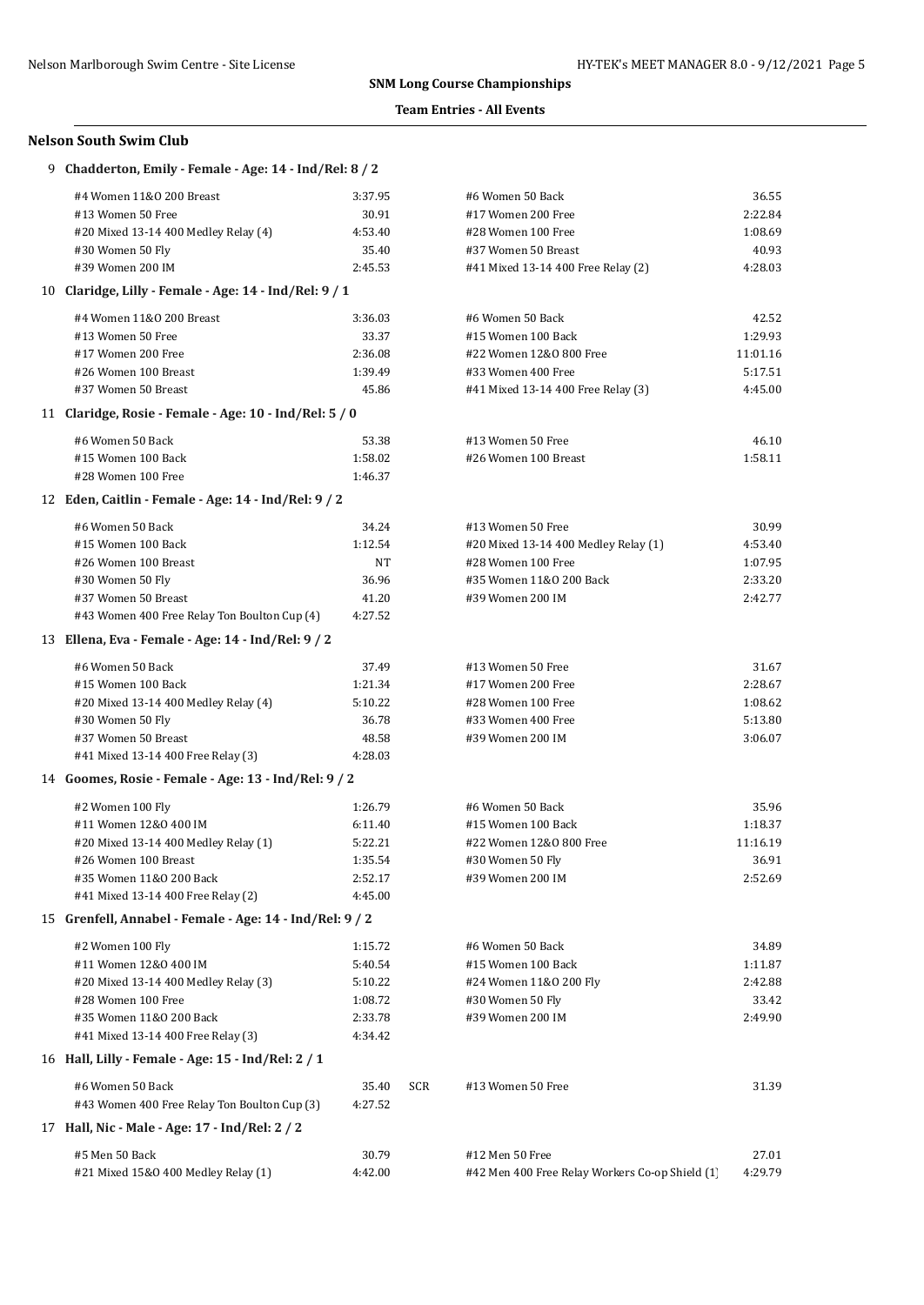### **Team Entries - All Events**

|    | 18 Harrison, Lily - Female - Age: 13 - Ind/Rel: 3 / 0                                                                                                   |                                                            |            |                                                                                                                          |                                                   |     |
|----|---------------------------------------------------------------------------------------------------------------------------------------------------------|------------------------------------------------------------|------------|--------------------------------------------------------------------------------------------------------------------------|---------------------------------------------------|-----|
|    | #6 Women 50 Back<br>#15 Women 100 Back                                                                                                                  | NT<br>NT                                                   |            | #13 Women 50 Free                                                                                                        | NT                                                |     |
|    | 19 Hine, Ellinor - Female - Age: 16 - Ind/Rel: 9 / 2                                                                                                    |                                                            |            |                                                                                                                          |                                                   |     |
|    | #2 Women 100 Fly<br>#13 Women 50 Free<br>#21 Mixed 15&0 400 Medley Relay (3)<br>#28 Women 100 Free                                                      | 1:13.49<br>31.08<br>4:42.00<br>1:06.02                     |            | #8 Women 13&0 1500 Free<br>#17 Women 200 Free<br>#22 Women 12&0 800 Free<br>#30 Women 50 Fly                             | 19:24.02<br>2:20.88<br>10:11.66<br>33.12          |     |
|    | #33 Women 400 Free<br>#43 Women 400 Free Relay Ton Boulton Cup (2)                                                                                      | 4:56.39<br>4:27.52                                         |            | #39 Women 200 IM                                                                                                         | 2:40.66                                           |     |
|    | 20 Huata-Findlay, Olivia - Female - Age: 14 - Ind/Rel: 9 / 2                                                                                            |                                                            |            |                                                                                                                          |                                                   |     |
|    | #4 Women 11&0 200 Breast<br>#17 Women 200 Free<br>#26 Women 100 Breast<br>#30 Women 50 Fly<br>#37 Women 50 Breast<br>#41 Mixed 13-14 400 Free Relay (2) | 3:14.16<br>2:29.30<br>1:28.37<br>36.10<br>40.20<br>4:34.42 | <b>SCR</b> | #6 Women 50 Back<br>#20 Mixed 13-14 400 Medley Relay (2)<br>#28 Women 100 Free<br>#33 Women 400 Free<br>#39 Women 200 IM | 39.52<br>5:10.22<br>1:09.35<br>5:03.43<br>2:53.21 | SCR |
|    | 21 Jones, Henry - Male - Age: 9 - Ind/Rel: 9 / 0                                                                                                        |                                                            |            |                                                                                                                          |                                                   |     |
|    | #5 Men 50 Back<br>#14 Men 100 Back<br>#25 Men 200 Free<br>#29 Men 50 Fly<br>#38 Men 200 IM                                                              | 51.82<br>NT<br>NT<br>NT<br>NT                              |            | #12 Men 50 Free<br>#18 Men 100 Free<br>#27 Men 100 Breast<br>#36 Men 50 Breast                                           | 44.59<br>NT<br>1:56.27<br>52.02                   |     |
|    | 22 Lu, Ethan - Male - Age: 11 - Ind/Rel: 6 / 1                                                                                                          |                                                            |            |                                                                                                                          |                                                   |     |
|    | #3 Men 11&0 200 Breast<br>#12 Men 50 Free<br>#19 Mixed 12&U 200 Medley Relay (2)<br>#36 Men 50 Breast                                                   | NT<br>44.23<br>3:06.06<br>52.45                            |            | #5 Men 50 Back<br>#18 Men 100 Free<br>#27 Men 100 Breast                                                                 | 48.96<br>1:41.14<br>NT                            |     |
|    | 23 Maskell, Billie - Female - Age: 11 - Ind/Rel: 4 / 1                                                                                                  |                                                            |            |                                                                                                                          |                                                   |     |
|    | #6 Women 50 Back<br>#19 Mixed 12&U 200 Medley Relay (4)<br>#37 Women 50 Breast                                                                          | 56.82<br>3:06.06<br>1:05.54                                |            | #13 Women 50 Free<br>#28 Women 100 Free                                                                                  | 45.96<br>1:44.38                                  |     |
|    | 24 Mellor, Ariana - Female - Age: 16 - Ind/Rel: 9 / 1                                                                                                   |                                                            |            |                                                                                                                          |                                                   |     |
|    | #4 Women 11&0 200 Breast<br>#13 Women 50 Free<br>#21 Mixed 15&0 400 Medley Relay (4)<br>#28 Women 100 Free<br>#37 Women 50 Breast                       | 2:53.66<br>30.10<br>4:42.00<br>1:08.66<br>38.32            |            | #6 Women 50 Back<br>#15 Women 100 Back<br>#26 Women 100 Breast<br>#30 Women 50 Fly<br>#39 Women 200 IM                   | 33.32<br>1:10.86<br>1:21.84<br>32.64<br>2:56.44   |     |
|    | 25 Mellor, Ariana - Female - Age: 16 - Ind/Rel: 0 / 1                                                                                                   |                                                            |            |                                                                                                                          |                                                   |     |
|    | #43 Women 400 Free Relay Ton Boulton Cup (1)<br>26 Mellor, Kian - Male - Age: 12 - Ind/Rel: 8 / 2                                                       | 4:27.52                                                    |            |                                                                                                                          |                                                   |     |
|    | #3 Men 11&0 200 Breast<br>#12 Men 50 Free<br>#19 Mixed 12&U 200 Medley Relay (2)<br>#27 Men 100 Breast<br>#36 Men 50 Breast                             | 3:33.57<br>35.81<br>2:50.41<br>1:36.36<br>43.69            |            | #5 Men 50 Back<br>#18 Men 100 Free<br>#25 Men 200 Free<br>#29 Men 50 Fly<br>#40 Mixed 12&U 200 Free Relay (3)            | 42.33<br>1:22.24<br>NT<br>NT<br>2:18.01           |     |
| 27 | Morton, Oliver - Male - Age: 15 - Ind/Rel: 8 / 2                                                                                                        |                                                            |            |                                                                                                                          |                                                   |     |
|    | #3 Men 11&0 200 Breast<br>#12 Men 50 Free<br>#21 Mixed 15&0 400 Medley Relay (2)<br>#29 Men 50 Fly                                                      | 2:50.50<br>28.58<br>4:42.00<br>30.42                       |            | #5 Men 50 Back<br>#18 Men 100 Free<br>#27 Men 100 Breast<br>#36 Men 50 Breast                                            | 35.04<br>1:02.38<br>1:13.93<br>33.66              |     |
|    | #38 Men 200 IM                                                                                                                                          | 2:35.46                                                    |            | #42 Men 400 Free Relay Workers Co-op Shield (2)                                                                          | 4:29.79                                           |     |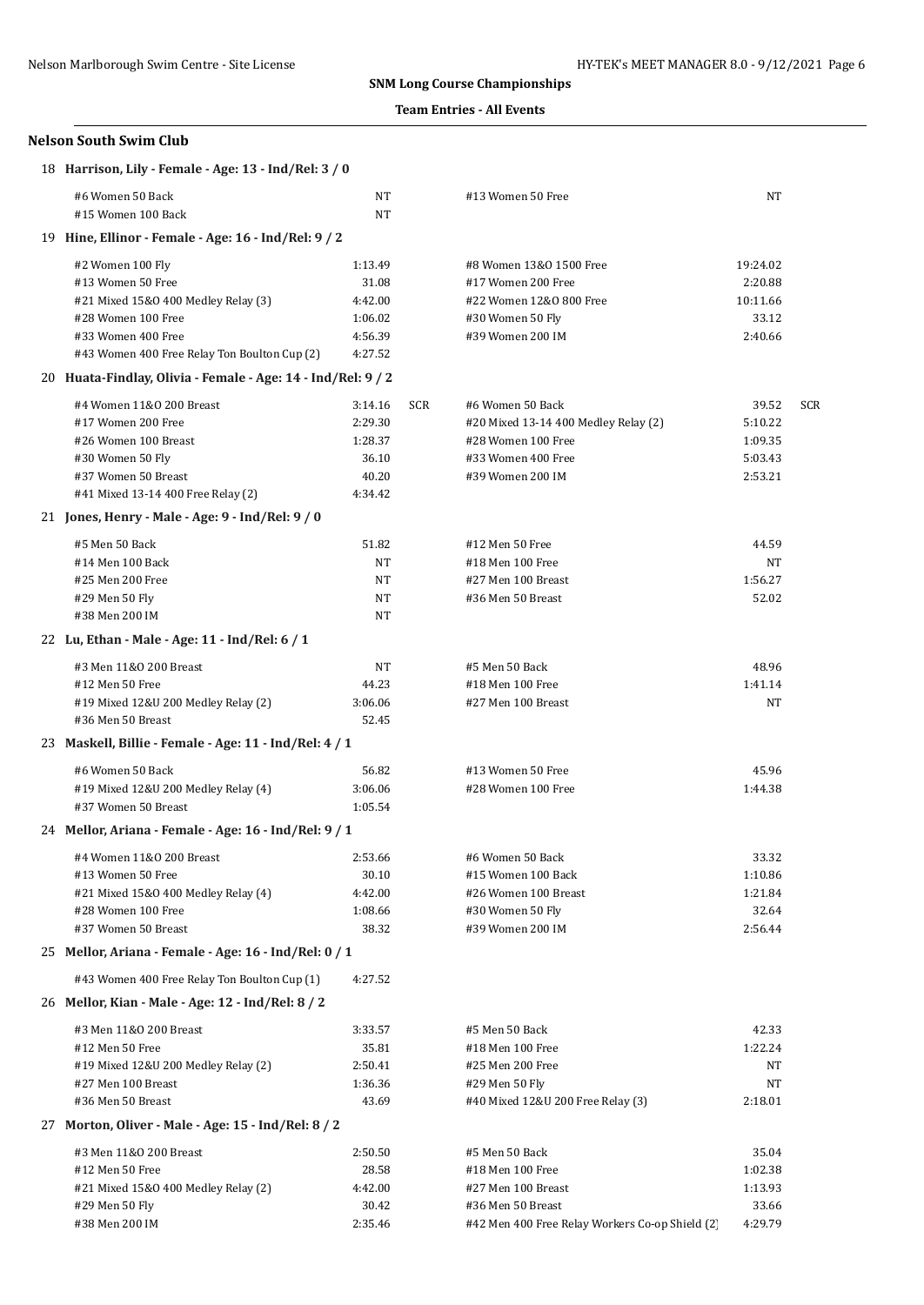#### **Team Entries - All Events**

| 28 Old, Joshua - Male - Age: 13 - Ind/Rel: 9 / 1                 |          |                                     |         |
|------------------------------------------------------------------|----------|-------------------------------------|---------|
| #5 Men 50 Back                                                   | 36.26    | #7 Men 400 Free                     | 5:44.79 |
| #12 Men 50 Free                                                  | 31.75    | #18 Men 100 Free                    | 1:14.02 |
| #27 Men 100 Breast                                               | 1:43.92  | #29 Men 50 Fly                      | 39.69   |
| #32 Men 12&0 800 Free                                            | 11:47.85 | #36 Men 50 Breast                   | 47.78   |
| #38 Men 200 IM                                                   | 3:11.71  | #41 Mixed 13-14 400 Free Relay (4)  | 4:45.00 |
| 29 Old, Keisha - Female - Age: 11 - Ind/Rel: 9 / 2               |          |                                     |         |
| #6 Women 50 Back                                                 | 39.87    | #13 Women 50 Free                   | 33.09   |
| #15 Women 100 Back                                               | 1:28.94  | #17 Women 200 Free                  | 2:40.60 |
| #19 Mixed 12&U 200 Medley Relay (4)                              | 2:32.88  | #26 Women 100 Breast                | 1:41.18 |
| #28 Women 100 Free                                               | 1:14.68  | #30 Women 50 Fly                    | 40.53   |
| #33 Women 400 Free                                               | 6:02.16  | #39 Women 200 IM                    | 3:15.34 |
| #40 Mixed 12&U 200 Free Relay (4)                                | 2:18.01  |                                     |         |
| 30 Padilla Victorica, Benjamin - Male - Age: 10 - Ind/Rel: 3 / 0 |          |                                     |         |
| #5 Men 50 Back                                                   | NT       | #12 Men 50 Free                     | NT      |
| #18 Men 100 Free                                                 | NT       |                                     |         |
| 31 Pawson, Kyan - Male - Age: 10 - Ind/Rel: 9 / 2                |          |                                     |         |
| #1 Men 100 Fly                                                   | 1:27.43  | #5 Men 50 Back                      | 39.26   |
| #12 Men 50 Free                                                  | 36.18    | #14 Men 100 Back                    | 1:28.91 |
| #18 Men 100 Free                                                 | 1:19.24  | #19 Mixed 12&U 200 Medley Relay (3) | 2:32.88 |
| #25 Men 200 Free                                                 | 2:54.34  | #27 Men 100 Breast                  | 1:46.91 |
| #29 Men 50 Fly                                                   | 38.87    | #38 Men 200 IM                      | 3:10.40 |
| #40 Mixed 12&U 200 Free Relay (2)                                | 2:18.01  |                                     |         |
| 32 Perrett, Liliana - Female - Age: 10 - Ind/Rel: 7 / 1          |          |                                     |         |
| #6 Women 50 Back                                                 | 53.03    | #13 Women 50 Free                   | 41.81   |
| #15 Women 100 Back                                               | 1:56.55  | #17 Women 200 Free                  | NT      |
| #26 Women 100 Breast                                             | 1:59.01  | #28 Women 100 Free                  | 1:33.23 |
| #37 Women 50 Breast                                              | 52.16    | #40 Mixed 12&U 200 Free Relay (4)   | 2:40.44 |
| 33 Rooney, Georgia - Female - Age: 13 - Ind/Rel: 9 / 0           |          |                                     |         |
| #2 Women 100 Fly                                                 | 1:43.64  | #6 Women 50 Back                    | 42.12   |
| #13 Women 50 Free                                                | 34.50    | #26 Women 100 Breast                | 1:35.78 |
| #28 Women 100 Free                                               | 1:17.82  | #30 Women 50 Fly                    | 39.14   |
| #33 Women 400 Free                                               | 6:18.71  | #37 Women 50 Breast                 | 44.06   |
| #39 Women 200 IM                                                 | 3:15.80  |                                     |         |
| 34 Rooney, Sally - Female - Age: 10 - Ind/Rel: 9 / 2             |          |                                     |         |
| #6 Women 50 Back                                                 | 42.82    | #13 Women 50 Free                   | 38.83   |
| #15 Women 100 Back                                               | 1:32.89  | #17 Women 200 Free                  | 3:04.70 |
| #19 Mixed 12&U 200 Medley Relay (3)                              | 3:06.06  | #26 Women 100 Breast                | 1:45.69 |
| #28 Women 100 Free                                               | 1:26.80  | #30 Women 50 Fly                    | 43.46   |
| #37 Women 50 Breast                                              | 48.50    | #39 Women 200 IM                    | 3:24.47 |
| #40 Mixed 12&U 200 Free Relay (3)                                | 2:40.44  |                                     |         |
| 35 Russ, Finn - Male - Age: 15 - Ind/Rel: 8 / 1                  |          |                                     |         |
| #1 Men 100 Fly                                                   | NT       | #5 Men 50 Back                      | 36.24   |
| #12 Men 50 Free                                                  | 29.99    | #14 Men 100 Back                    | 1:16.11 |
| #18 Men 100 Free                                                 | 1:03.24  | #25 Men 200 Free                    | 2:30.96 |
| #29 Men 50 Fly                                                   | 32.71    | #38 Men 200 IM                      | 3:24.34 |
| #42 Men 400 Free Relay Workers Co-op Shield (3)                  | 4:29.79  |                                     |         |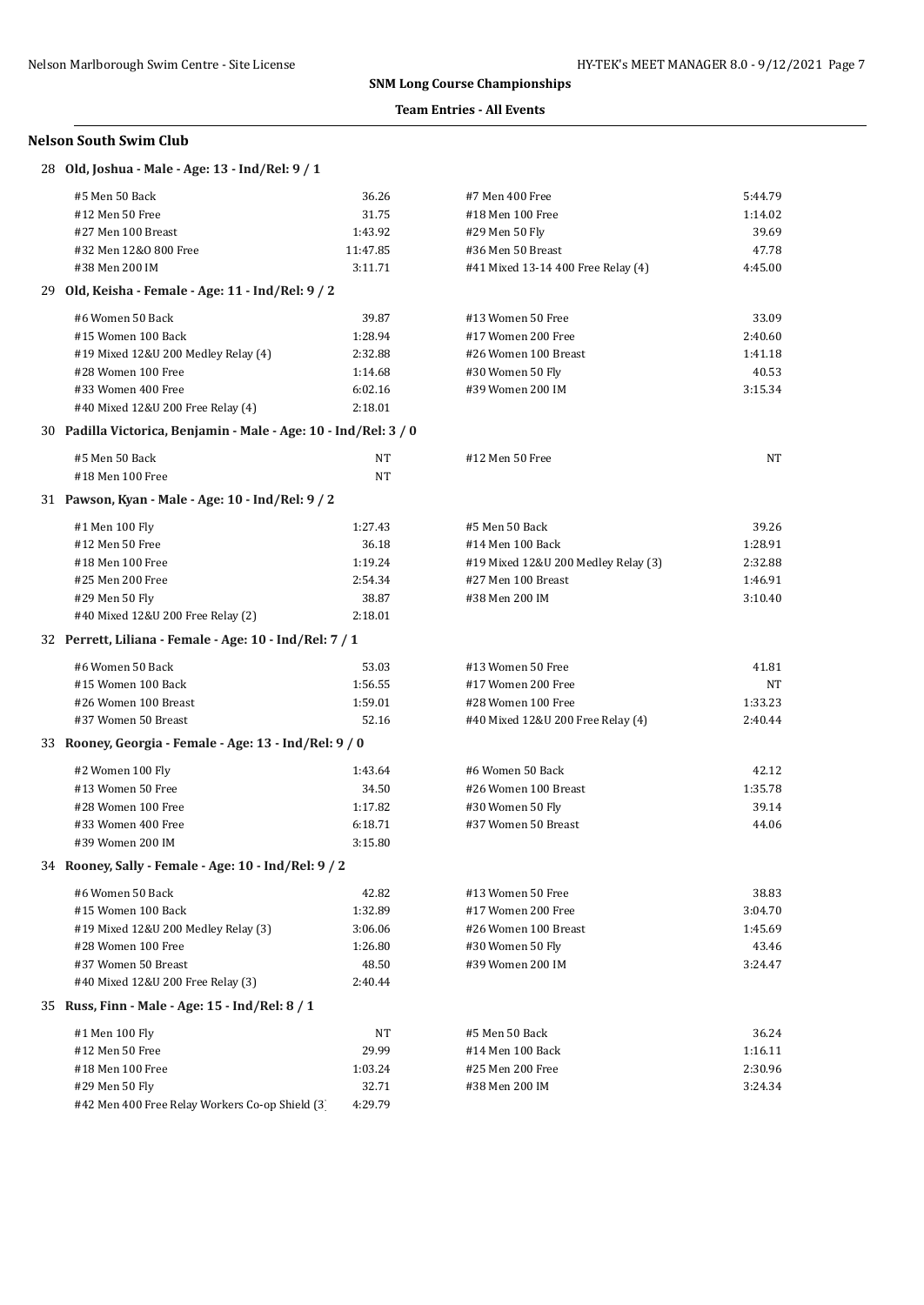## **Team Entries - All Events**

| 36 Russell, Tamati - Male - Age: 11 - Ind/Rel: 9 / 2     |           |                                                 |         |
|----------------------------------------------------------|-----------|-------------------------------------------------|---------|
| #1 Men 100 Fly                                           | NT        | #5 Men 50 Back                                  | 44.19   |
| #12 Men 50 Free                                          | 37.41     | #14 Men 100 Back                                | 1:39.61 |
| #18 Men 100 Free                                         | 1:24.50   | #19 Mixed 12&U 200 Medley Relay (1)             | 3:06.06 |
| #25 Men 200 Free                                         | 3:10.89   | #29 Men 50 Fly                                  | 43.56   |
| #36 Men 50 Breast                                        | 53.39     | #38 Men 200 IM                                  | 3:37.31 |
| #40 Mixed 12&U 200 Free Relay (1)                        | 2:40.44   |                                                 |         |
| 37 Sandall, Alexis - Female - Age: 13 - Ind/Rel: 9 / 1   |           |                                                 |         |
| #2 Women 100 Fly                                         | NT        | #4 Women 11&0 200 Breast                        | 3:15.60 |
| #17 Women 200 Free                                       | 2:43.23   | #20 Mixed 13-14 400 Medley Relay (2)            | 5:22.21 |
| #26 Women 100 Breast                                     | 1:35.68   | #28 Women 100 Free                              | 1:14.32 |
| #30 Women 50 Fly                                         | 39.00     | #35 Women 11&0 200 Back                         | 3:10.94 |
| #37 Women 50 Breast                                      | 44.16     | #39 Women 200 IM                                | 3:01.77 |
| 38 Schaper, Tom - Male - Age: 12 - Ind/Rel: 2 / 1        |           |                                                 |         |
| #12 Men 50 Free                                          | 42.39     | #18 Men 100 Free                                | 1:45.15 |
| #40 Mixed 12&U 200 Free Relay (2)                        | 2:40.44   |                                                 |         |
| 39 Scott, Georgia - Female - Age: 11 - Ind/Rel: 9 / 0    |           |                                                 |         |
| #4 Women 11&0 200 Breast                                 | 3:46.13   | #6 Women 50 Back                                | 47.38   |
| #13 Women 50 Free                                        | 40.74     | #17 Women 200 Free                              | NT      |
| #26 Women 100 Breast                                     | 1:47.97   | #28 Women 100 Free                              | 1:33.13 |
| #30 Women 50 Fly                                         | NT        | #37 Women 50 Breast                             | 49.37   |
| #39 Women 200 IM                                         | <b>NT</b> |                                                 |         |
| 40 Sneddon, Jasper - Male - Age: 13 - Ind/Rel: 7 / 1     |           |                                                 |         |
| #5 Men 50 Back                                           | 38.89     | #12 Men 50 Free                                 | 36.02   |
| #14 Men 100 Back                                         | 1:30.52   | #18 Men 100 Free                                | 1:22.59 |
| #25 Men 200 Free                                         | 2:57.63   | #29 Men 50 Fly                                  | 43.60   |
| #36 Men 50 Breast                                        | 1:00.56   | #42 Men 400 Free Relay Workers Co-op Shield (4) | 4:29.79 |
| 41 Stevens, Daniela - Female - Age: 10 - Ind/Rel: 6 / 0  |           |                                                 |         |
| #6 Women 50 Back                                         | 56.61     | #13 Women 50 Free                               | 49.38   |
| #15 Women 100 Back                                       | NT        | #26 Women 100 Breast                            | 2:10.04 |
| #28 Women 100 Free                                       | 1:51.00   | #37 Women 50 Breast                             | 1:00.08 |
| 42 Stewart, Tegen - Female - Age: 12 - Ind/Rel: 9 / 2    |           |                                                 |         |
| #2 Women 100 Fly                                         | 1:25.43   | #4 Women 11&0 200 Breast                        | 3:19.23 |
| #6 Women 50 Back                                         | 40.64     | #11 Women 12&0 400 IM                           | 6:21.52 |
| #17 Women 200 Free                                       | 2:31.27   | #19 Mixed 12&U 200 Medley Relay (2)             | 2:32.88 |
| #26 Women 100 Breast                                     | 1:32.92   | #30 Women 50 Fly                                | 36.45   |
| #33 Women 400 Free                                       | 5:38.34   | #39 Women 200 IM                                | 2:57.97 |
| #40 Mixed 12&U 200 Free Relay (1)                        | 2:18.01   |                                                 |         |
| 43 Taylor, Catherine - Female - Age: 10 - Ind/Rel: 9 / 0 |           |                                                 |         |
| #2 Women 100 Fly                                         | 2:25.50   | #6 Women 50 Back                                | 49.54   |
| #13 Women 50 Free                                        | 43.32     | #15 Women 100 Back                              | 1:50.39 |
| #17 Women 200 Free                                       | NT        | #26 Women 100 Breast                            | 2:11.00 |
| #28 Women 100 Free                                       | 1:40.46   | #37 Women 50 Breast                             | 59.86   |
| #39 Women 200 IM                                         | 4:11.58   |                                                 |         |
| 44 Taylor, Charlotte - Female - Age: 12 - Ind/Rel: 6 / 2 |           |                                                 |         |
| #19 Mixed 12&U 200 Medley Relay (3)                      | 2:50.41   | #26 Women 100 Breast                            | 1:48.43 |
| #28 Women 100 Free                                       | 1:23.66   | #30 Women 50 Fly                                | 42.29   |
| #35 Women 11&0 200 Back                                  | NT        | #37 Women 50 Breast                             | 50.20   |
| #39 Women 200 IM                                         | 3:29.06   | #40 Mixed 12&U 200 Free Relay (2)               | 2:24.58 |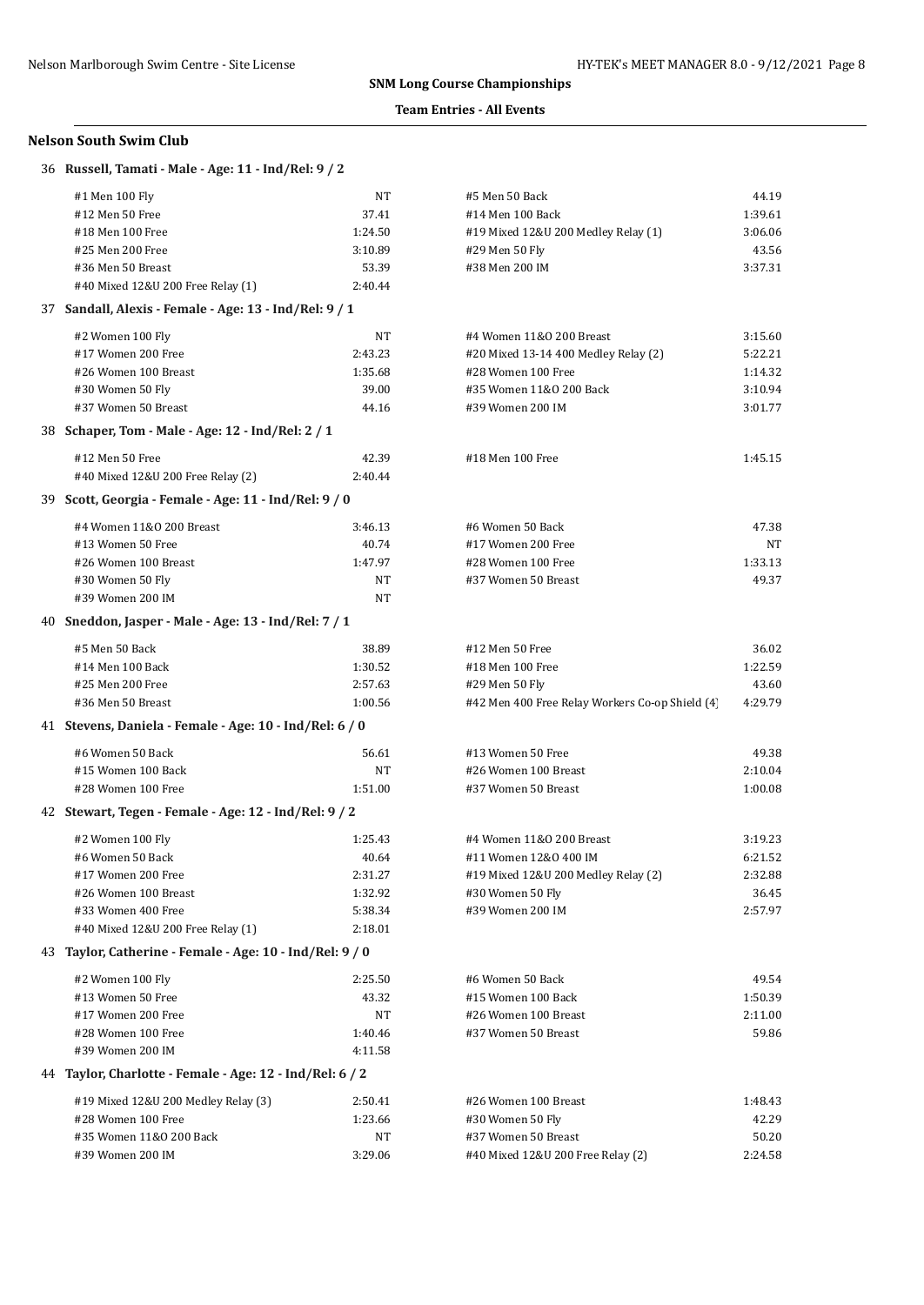#### **Team Entries - All Events**

|    | 45 Tremblay, Corey - Male - Age: 14 - Ind/Rel: 9 / 2                                                                                                                   |                                                              |                                                                                                                            |                                                   |
|----|------------------------------------------------------------------------------------------------------------------------------------------------------------------------|--------------------------------------------------------------|----------------------------------------------------------------------------------------------------------------------------|---------------------------------------------------|
|    | #3 Men 11&0 200 Breast<br>#12 Men 50 Free<br>#20 Mixed 13-14 400 Medley Relay (1)<br>#27 Men 100 Breast<br>#34 Men 11&0 200 Back<br>#41 Mixed 13-14 400 Free Relay (1) | 3:13.67<br>30.56<br>5:10.22<br>1:28.79<br>2:59.16<br>4:34.42 | #7 Men 400 Free<br>#18 Men 100 Free<br>#25 Men 200 Free<br>#29 Men 50 Fly<br>#38 Men 200 IM                                | 5:07.44<br>1:07.82<br>2:24.74<br>37.40<br>2:46.39 |
|    | 46 Tremblay, Laura - Female - Age: 11 - Ind/Rel: 8 / 2                                                                                                                 |                                                              |                                                                                                                            |                                                   |
|    | #4 Women 11&0 200 Breast<br>#13 Women 50 Free<br>#19 Mixed 12&U 200 Medley Relay (1)<br>#28 Women 100 Free<br>#39 Women 200 IM                                         | 4:05.72<br>36.40<br>2:50.41<br>1:19.68<br>NT                 | #6 Women 50 Back<br>#17 Women 200 Free<br>#26 Women 100 Breast<br>#37 Women 50 Breast<br>#40 Mixed 12&U 200 Free Relay (3) | 46.33<br>3:02.22<br>1:51.43<br>52.75<br>2:24.58   |
|    | 47 van Orden, Grace - Female - Age: 12 - Ind/Rel: 9 / 2                                                                                                                |                                                              |                                                                                                                            |                                                   |
|    | #2 Women 100 Fly<br>#13 Women 50 Free<br>#17 Women 200 Free<br>#28 Women 100 Free<br>#37 Women 50 Breast<br>#40 Mixed 12&U 200 Free Relay (4)                          | 1:43.31<br>38.10<br>3:18.88<br>1:26.58<br>1:00.38<br>2:24.58 | #6 Women 50 Back<br>#15 Women 100 Back<br>#19 Mixed 12&U 200 Medley Relay (4)<br>#30 Women 50 Fly<br>#39 Women 200 IM      | 43.39<br>NT<br>2:50.41<br>39.98<br>NT             |
|    | 48 Watts, Maddie - Female - Age: 17 - Ind/Rel: 4 / 0                                                                                                                   |                                                              |                                                                                                                            |                                                   |
| 1  | #13 Women 50 Free<br>#28 Women 100 Free<br>Nelson South Swim Club - 'A'                                                                                                | 31.89<br>1:10.67                                             | #17 Women 200 Free<br>#33 Women 400 Free<br>#19 Mixed 12 & Under 200 Medley Relay                                          | 2:46.03<br>5:50.62<br>2:32.88                     |
|    | Cain-Townley, Bella; Stewart, Tegen; Pawson, Kyan; Old, Keisha                                                                                                         |                                                              |                                                                                                                            |                                                   |
| 2  | Nelson South Swim Club - 'B'<br>Tremblay, Laura; Mellor, Kian; Taylor, Charlotte; van Orden, Grace                                                                     |                                                              | #19 Mixed 12 & Under 200 Medley Relay                                                                                      | 2:50.41                                           |
| 3  | Nelson South Swim Club - 'C'<br>Russell, Tamati; Lu, Ethan; Rooney, Sally; Maskell, Billie                                                                             |                                                              | #19 Mixed 12 & Under 200 Medley Relay                                                                                      | 3:06.06                                           |
| 4  | Nelson South Swim Club - 'A'<br>Eden, Caitlin; Alford, Will; Cain-Townley, Mia; Chadderton, Emily                                                                      |                                                              | #20 Mixed 13-14 400 Medley Relay                                                                                           | 4:53.40                                           |
| 5  | Nelson South Swim Club - 'B'<br>Tremblay, Corey; Huata-Findlay, Olivia; Grenfell, Annabel; Ellena, Eva                                                                 |                                                              | #20 Mixed 13-14 400 Medley Relay                                                                                           | 5:10.22                                           |
| 6  | Nelson South Swim Club - 'C'<br>Goomes, Rosie; Sandall, Alexis; Banks, Chase; Bryant, Finn                                                                             |                                                              | #20 Mixed 13-14 400 Medley Relay                                                                                           | 5:22.21                                           |
| 7  | Nelson South Swim Club - 'A'<br>Hall, Nic; Morton, Oliver; Hine, Ellinor; Mellor, Ariana                                                                               |                                                              | #21 Mixed 15 & Over 400 Medley Relay                                                                                       | 4:42.00                                           |
| 8  | Nelson South Swim Club - 'A'<br>Stewart, Tegen; Pawson, Kyan; Mellor, Kian; Old, Keisha                                                                                |                                                              | #40 Mixed 12 & Under 200 Freestyle Relay                                                                                   | 2:18.01                                           |
| 9  | Nelson South Swim Club - 'B'<br>Cain-Townley, Bella; Taylor, Charlotte; Tremblay, Laura; van Orden, Grace                                                              |                                                              | #40 Mixed 12 & Under 200 Freestyle Relay                                                                                   | 2:24.58                                           |
| 10 | Nelson South Swim Club - 'C'<br>Russell, Tamati; Schaper, Tom; Rooney, Sally; Perrett, Liliana                                                                         |                                                              | #40 Mixed 12 & Under 200 Freestyle Relay                                                                                   | 2:40.44                                           |
| 11 | Nelson South Swim Club - 'A'<br>Alford, Will; Chadderton, Emily; Ellena, Eva; Banks, Chase                                                                             |                                                              | #41 Mixed 13-14 400 Freestyle Relay                                                                                        | 4:28.03                                           |
| 12 | Nelson South Swim Club - 'B'<br>Tremblay, Corey; Huata-Findlay, Olivia; Grenfell, Annabel; Bryant, Finn                                                                |                                                              | #41 Mixed 13-14 400 Freestyle Relay                                                                                        | 4:34.42                                           |
| 13 | Nelson South Swim Club - 'C'<br>Cain-Townley, Mia; Goomes, Rosie; Claridge, Lilly; Old, Joshua                                                                         |                                                              | #41 Mixed 13-14 400 Freestyle Relay                                                                                        | 4:45.00                                           |
| 14 | Nelson South Swim Club - 'A'<br>Hall, Nic; Morton, Oliver; Russ, Finn; Sneddon, Jasper                                                                                 |                                                              | #42 Men 400 Freestyle Relay Workers Co-op Shie                                                                             | 4:29.79                                           |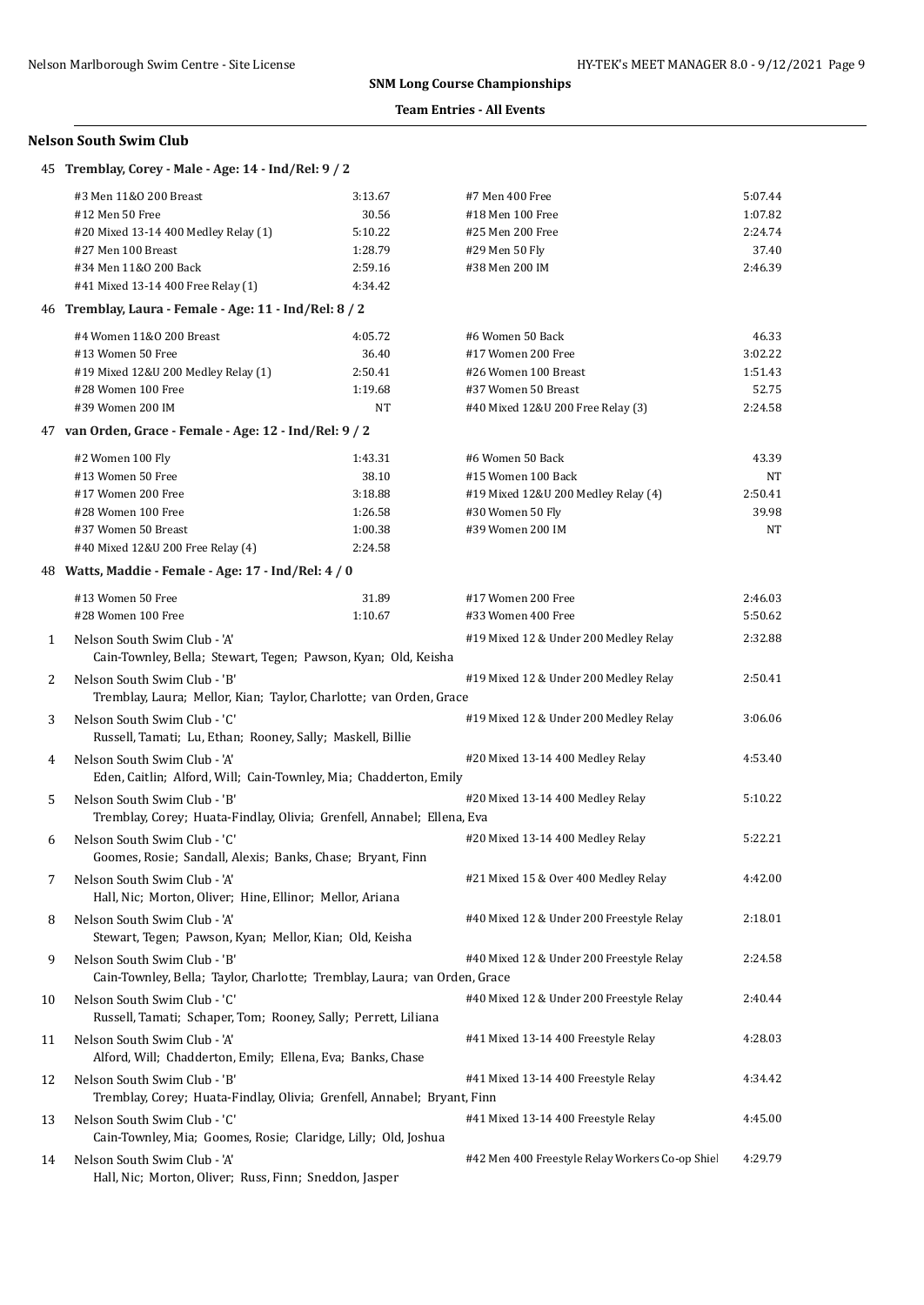#### **Team Entries - All Events**

### **Nelson South Swim Club**

 15 Nelson South Swim Club - 'A' #43 Women 400 Freestyle Relay Ton Boulton Cup 4:27.52 Mellor, Ariana; Hine, Ellinor; Hall, Lilly; Eden, Caitlin **Nelson South Swim Club Total Individual Entries: 357 - Total Relays: 15**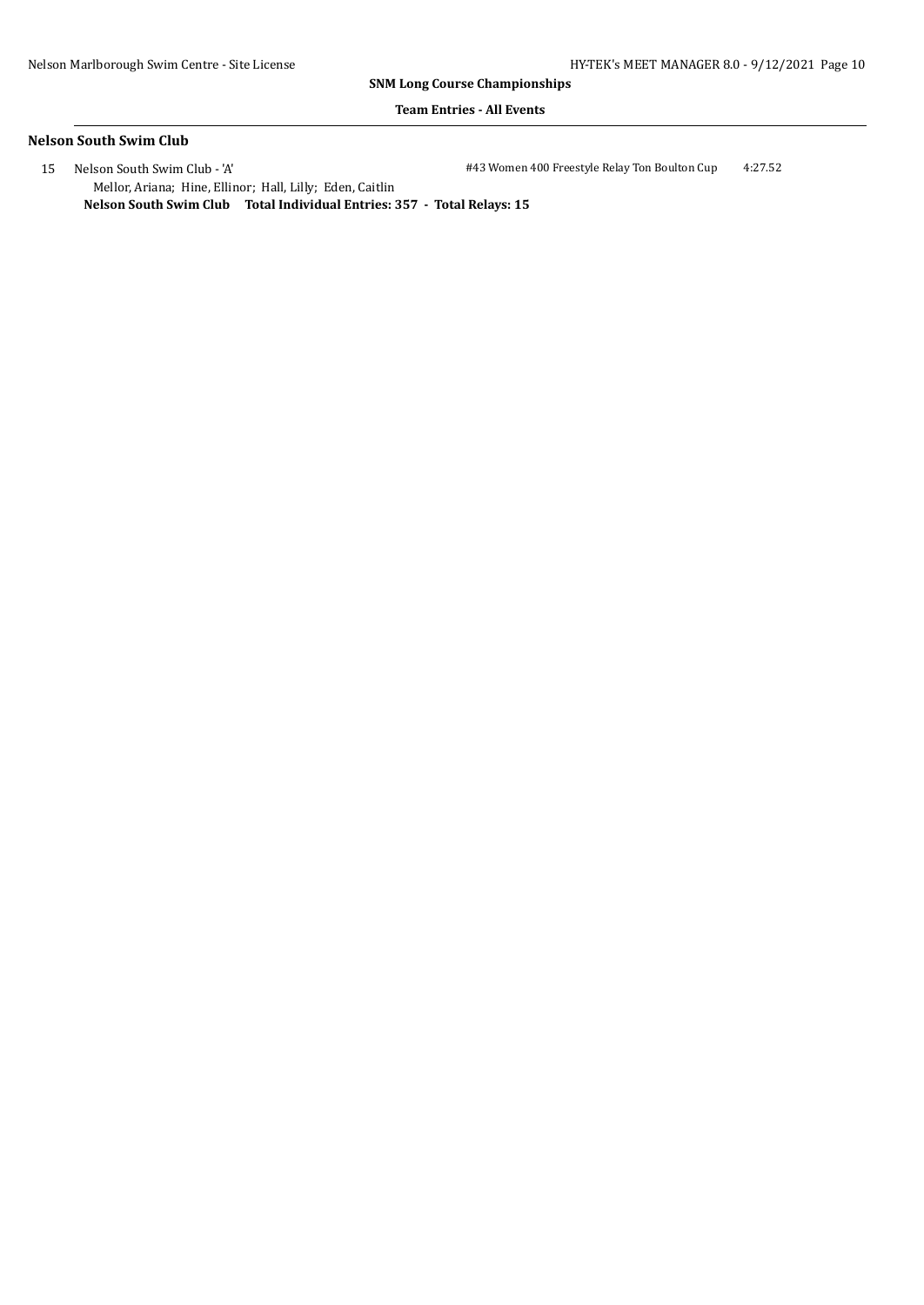## **Team Entries - All Events**

| 1 Adams, Samara - Female - Age: 13 - Ind/Rel: 8 / 0     |         |                                                 |          |
|---------------------------------------------------------|---------|-------------------------------------------------|----------|
| #4 Women 11&0 200 Breast                                | 3:43.09 | #6 Women 50 Back                                | 46.47    |
| #13 Women 50 Free                                       | 38.28   | #17 Women 200 Free                              | 2:57.99  |
| #26 Women 100 Breast                                    | 1:46.60 | #30 Women 50 Fly                                | 44.72    |
| #33 Women 400 Free                                      | 6:30.16 | #37 Women 50 Breast                             | 47.60    |
| 2 Amyes, Joshua - Male - Age: 18 - Ind/Rel: 8 / 2       |         |                                                 |          |
| #1 Men 100 Fly                                          | 56.46   | #5 Men 50 Back                                  | 29.15    |
| #12 Men 50 Free                                         | 24.97   | #18 Men 100 Free                                | 53.65    |
| #21 Mixed 15&0 400 Medley Relay (4)                     | 4:16.18 | #25 Men 200 Free                                | 1:56.09  |
| #29 Men 50 Fly                                          | 25.30   | #36 Men 50 Breast                               | 34.79    |
| #38 Men 200 IM                                          | 2:12.26 | #42 Men 400 Free Relay Workers Co-op Shield (4) | 3:46.40  |
| 3 Barr, Gabbi - Female - Age: 18 - Ind/Rel: 6 / 0       |         |                                                 |          |
| #4 Women 11&0 200 Breast                                | 3:04.03 | #6 Women 50 Back                                | 35.06    |
| #13 Women 50 Free                                       | 29.87   | #26 Women 100 Breast                            | 1:22.24  |
| #28 Women 100 Free                                      | 1:06.84 | #37 Women 50 Breast                             | 37.45    |
| 4 Barr, Jemima - Female - Age: 16 - Ind/Rel: 9 / 2      |         |                                                 |          |
| #2 Women 100 Fly                                        | 1:06.08 | #6 Women 50 Back                                | 33.39    |
| #11 Women 12&0 400 IM                                   | 5:24.05 | #13 Women 50 Free                               | 29.58    |
| #21 Mixed 15&0 400 Medley Relay (3)                     | 4:30.96 | #24 Women 11&0 200 Fly                          | 2:26.14  |
| #30 Women 50 Fly                                        | 30.44   | #35 Women 11&0 200 Back                         | 2:28.10  |
| #37 Women 50 Breast                                     | 42.22   | #39 Women 200 IM                                | 2:31.29  |
| #43 Women 400 Free Relay Ton Boulton Cup (1)            | 4:21.14 |                                                 |          |
| 5 Bayley, Oxford - Male - Age: 18 - Ind/Rel: 9 / 2      |         |                                                 |          |
| #5 Men 50 Back                                          | 30.32   | #7 Men 400 Free                                 | 4:11.43  |
| #12 Men 50 Free                                         | 25.86   | #14 Men 100 Back                                | 1:04.85  |
| #18 Men 100 Free                                        | 55.13   | #21 Mixed 15&0 400 Medley Relay (4)             | 4:30.96  |
| #25 Men 200 Free                                        | 1:58.71 | #29 Men 50 Fly                                  | 28.72    |
| #32 Men 12&0 800 Free                                   | 8:42.88 | #36 Men 50 Breast                               | 35.00    |
| #42 Men 400 Free Relay Workers Co-op Shield (3)         | 3:46.40 |                                                 |          |
| 6 Bell, Dylan - Male - Age: 12 - Ind/Rel: 9 / 1         |         |                                                 |          |
| #3 Men 11&0 200 Breast                                  | 3:33.03 | #5 Men 50 Back                                  | 41.96    |
| #14 Men 100 Back                                        | 1:30.44 | #18 Men 100 Free                                | 1:19.48  |
| #19 Mixed 12&U 200 Medley Relay (1)                     | 2:41.86 | #25 Men 200 Free                                | 2:53.66  |
| #27 Men 100 Breast                                      | 1:36.87 | #29 Men 50 Fly                                  | 41.70    |
| #36 Men 50 Breast                                       | 46.77   | #38 Men 200 IM                                  | 3:11.66  |
| 7 Bell, Lucas - Male - Age: 12 - Ind/Rel: 9 / 4         |         |                                                 |          |
| #3 Men 11&0 200 Breast                                  | 3:15.11 | #5 Men 50 Back                                  | 34.75    |
| #14 Men 100 Back                                        | 1:16.58 | #18 Men 100 Free                                | 1:10.14  |
| #19 Mixed 12&U 200 Medley Relay (1)                     | 2:22.98 | #23 Men 12&0 400 IM                             | 6:08.82  |
| #27 Men 100 Breast                                      | 1:31.08 | #29 Men 50 Fly                                  | 35.39    |
| #31 Mixed 15&U 600 Medley Relay Laurie Crabb            | NT      | #32 Men 12&0 800 Free                           | 11:20.30 |
| #38 Men 200 IM                                          | 2:47.61 | #40 Mixed 12&U 200 Free Relay (2)               | 2:06.75  |
| #42 Men 400 Free Relay Workers Co-op Shield (3)         | 4:32.75 |                                                 |          |
| 8 Berriman, Saffron - Female - Age: 15 - Ind/Rel: 6 / 0 |         |                                                 |          |
| #6 Women 50 Back                                        | 41.63   | #15 Women 100 Back                              | 1:27.43  |
| #17 Women 200 Free                                      | 2:46.35 | #22 Women 12&0 800 Free                         | 11:50.40 |
| #33 Women 400 Free                                      | 5:54.90 | #35 Women 11&0 200 Back                         | 3:15.76  |
| 9 Berriman, Theodore - Male - Age: 13 - Ind/Rel: 6 / 1  |         |                                                 |          |
| #5 Men 50 Back                                          | 48.69   | #12 Men 50 Free                                 | 39.63    |
| #14 Men 100 Back                                        | 1:55.81 | #18 Men 100 Free                                | 1:31.24  |
| #25 Men 200 Free                                        | NT      | #36 Men 50 Breast                               | 57.15    |
| #41 Mixed 13-14 400 Free Relay (2)                      | 5:05.28 |                                                 |          |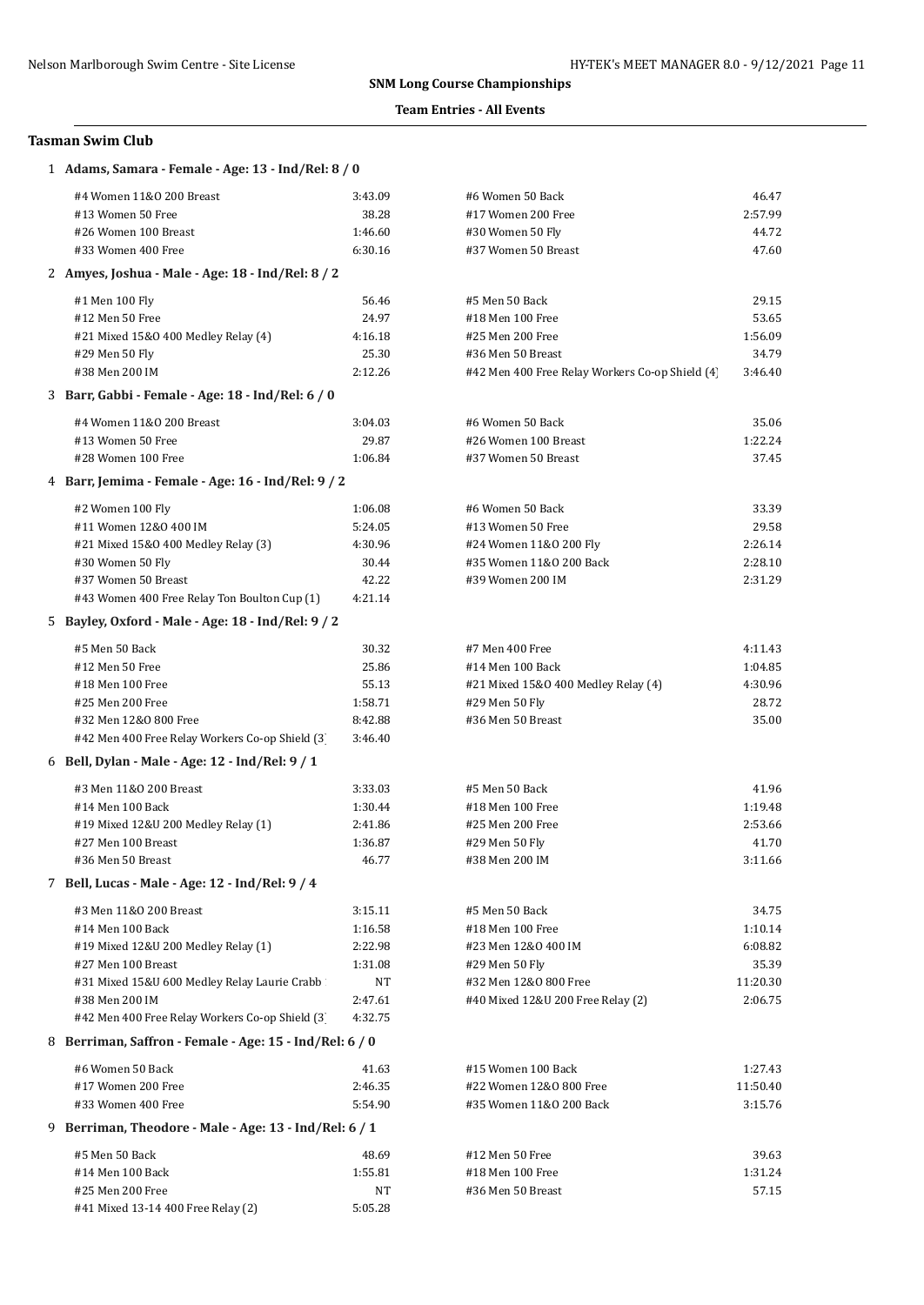### **Team Entries - All Events**

| 10 Bradley, Billy - Male - Age: 14 - Ind/Rel: 4 / 1                     |                    |                                                 |                    |
|-------------------------------------------------------------------------|--------------------|-------------------------------------------------|--------------------|
| #5 Men 50 Back                                                          | 35.70              | #12 Men 50 Free                                 | 31.66              |
| #14 Men 100 Back                                                        | 1:19.16            | #20 Mixed 13-14 400 Medley Relay (1)            | 5:26.06            |
| #29 Men 50 Fly<br>11 Daly, Harriett - Female - Age: 11 - Ind/Rel: 9 / 2 | 38.31              |                                                 |                    |
|                                                                         |                    |                                                 |                    |
| #2 Women 100 Fly                                                        | 1:41.11            | #6 Women 50 Back                                | 44.82              |
| #15 Women 100 Back                                                      | 1:37.07            | #17 Women 200 Free                              | 3:02.72            |
| #19 Mixed 12&U 200 Medley Relay (3)                                     | 2:41.86            | #26 Women 100 Breast                            | 1:48.29            |
| #30 Women 50 Fly<br>#35 Women 11&0 200 Back                             | 39.16              | #33 Women 400 Free                              | 6:29.60            |
| #40 Mixed 12&U 200 Free Relay (2)                                       | 3:28.78<br>2:19.79 | #37 Women 50 Breast                             | 50.26              |
| 12 Douglas, Caleb - Male - Age: 16 - Ind/Rel: 8 / 1                     |                    |                                                 |                    |
|                                                                         |                    |                                                 |                    |
| #1 Men 100 Fly                                                          | 1:04.91            | #5 Men 50 Back                                  | 34.02              |
| #12 Men 50 Free                                                         | 28.75              | #18 Men 100 Free                                | 1:02.08            |
| #25 Men 200 Free<br>#36 Men 50 Breast                                   | 2:11.78<br>41.12   | #29 Men 50 Fly<br>#38 Men 200 IM                | 29.13<br>2:40.44   |
| #42 Men 400 Free Relay Workers Co-op Shield (4)                         | 4:32.75            |                                                 |                    |
| 13 Edwards, Katie - Female - Age: 16 - Ind/Rel: 6 / 0                   |                    |                                                 |                    |
|                                                                         |                    |                                                 |                    |
| #13 Women 50 Free<br>#24 Women 11&0 200 Fly                             | 32.21<br>3:29.22   | #17 Women 200 Free<br>#26 Women 100 Breast      | 2:41.70<br>1:42.92 |
| #35 Women 11&0 200 Back                                                 | 3:01.43            | #39 Women 200 IM                                | 3:10.28            |
| 14 Harman, Sam - Female - Age: 17 - Ind/Rel: 8 / 1                      |                    |                                                 |                    |
|                                                                         |                    |                                                 |                    |
| #4 Women 11&0 200 Breast<br>#13 Women 50 Free                           | 2:51.36<br>30.57   | #6 Women 50 Back<br>#15 Women 100 Back          | 32.28<br>1:08.10   |
| #26 Women 100 Breast                                                    | 1:21.03            | #30 Women 50 Fly                                | 31.52              |
| #37 Women 50 Breast                                                     | 38.71              | #39 Women 200 IM                                | 2:33.00            |
| #43 Women 400 Free Relay Ton Boulton Cup (3)                            | 4:21.14            |                                                 |                    |
| 15 Hu, Gordon - Male - Age: 10 - Ind/Rel: 7 / 0                         |                    |                                                 |                    |
| #5 Men 50 Back                                                          | 47.21              | #12 Men 50 Free                                 | 38.86              |
| #18 Men 100 Free                                                        | 1:29.29            | #27 Men 100 Breast                              | 1:54.81            |
| #29 Men 50 Fly                                                          | 50.92              | #36 Men 50 Breast                               | 52.19              |
| #38 Men 200 IM                                                          | NT                 |                                                 |                    |
| 16 Kalani, Lono - Male - Age: 12 - Ind/Rel: 9 / 3                       |                    |                                                 |                    |
| #3 Men 11&0 200 Breast                                                  | 3:06.36            | #5 Men 50 Back                                  | 33.60              |
| #7 Men 400 Free                                                         | 5:04.35            | #14 Men 100 Back                                | 1:14.28            |
| #19 Mixed 12&U 200 Medley Relay (3)                                     | 2:22.98            | #25 Men 200 Free                                | 2:28.21            |
| #27 Men 100 Breast                                                      | 1:26.51            | #34 Men 11&0 200 Back                           | 2:35.98            |
| #36 Men 50 Breast                                                       | 38.82              | #38 Men 200 IM                                  | 2:42.66            |
| #40 Mixed 12&U 200 Free Relay (4)                                       | 2:06.75            | #42 Men 400 Free Relay Workers Co-op Shield (1) | 4:32.75            |
| 17 Kalani, Maicah - Male - Age: 11 - Ind/Rel: 9 / 2                     |                    |                                                 |                    |
| #3 Men 11&0 200 Breast                                                  | 3:40.27            | #5 Men 50 Back                                  | 38.55              |
| #12 Men 50 Free                                                         | 33.88              | #14 Men 100 Back                                | 1:27.05            |
| #18 Men 100 Free                                                        | 1:17.92            | #25 Men 200 Free                                | 2:44.66            |
| #27 Men 100 Breast                                                      | 1:40.90            | #31 Mixed 15&U 600 Medley Relay Laurie Crabb    | NT                 |
| #36 Men 50 Breast                                                       | 46.33              | #38 Men 200 IM                                  | 3:09.47            |
| #40 Mixed 12&U 200 Free Relay (3)                                       | 2:19.79            |                                                 |                    |
| 18 Kemp, Ayla - Female - Age: 11 - Ind/Rel: 5 / 0                       |                    |                                                 |                    |
| #6 Women 50 Back                                                        | NT                 | #13 Women 50 Free                               | 41.62              |
| #26 Women 100 Breast<br>#37 Women 50 Breast                             | NT<br>58.68        | #28 Women 100 Free                              | NT                 |
|                                                                         |                    |                                                 |                    |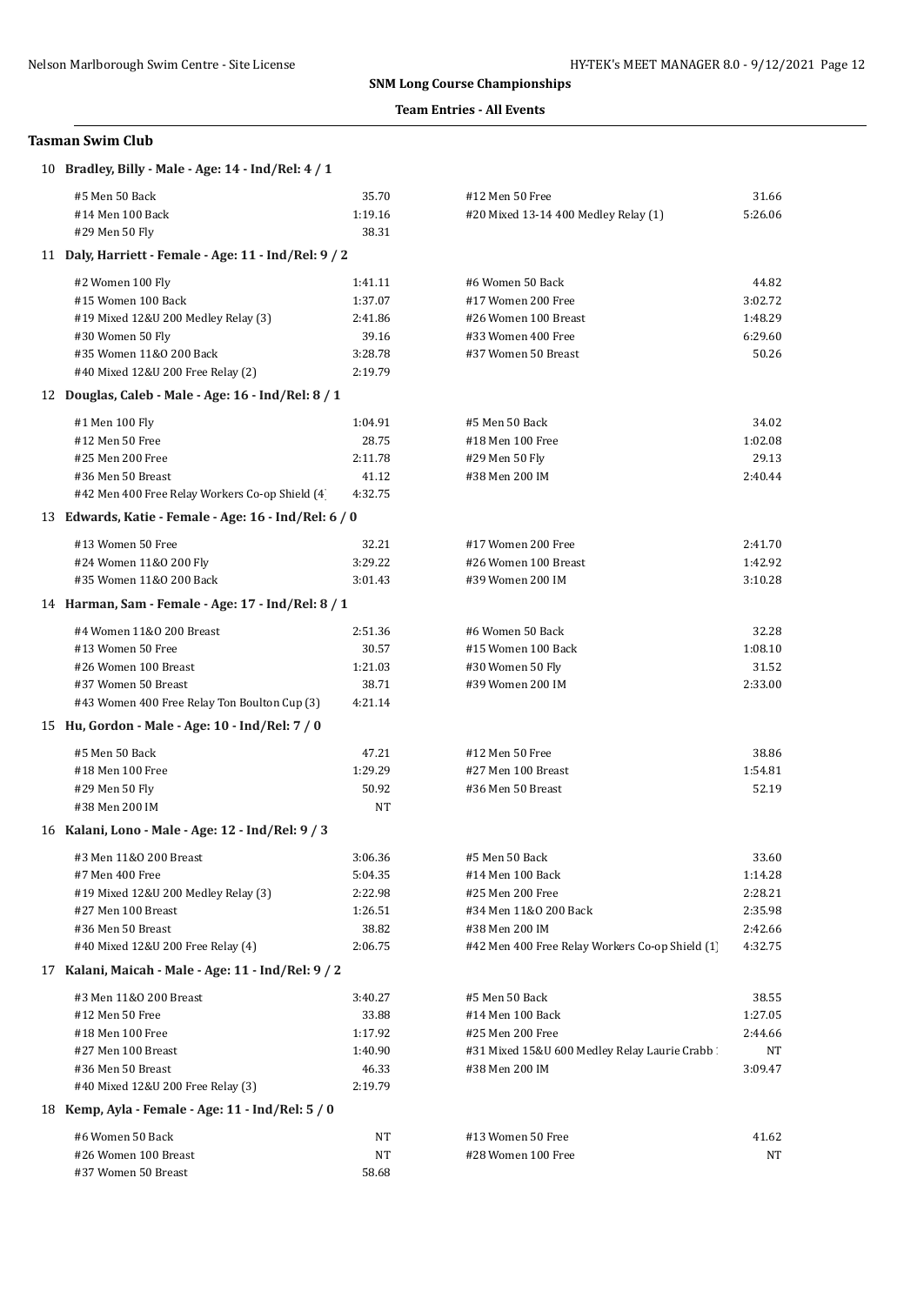## **Team Entries - All Events**

| 19 Kepess, Marcell - Male - Age: 12 - Ind/Rel: 9 / 3       |          |                                                 |          |
|------------------------------------------------------------|----------|-------------------------------------------------|----------|
| #1 Men 100 Fly                                             | 1:28.16  | #7 Men 400 Free                                 | 5:38.15  |
| #12 Men 50 Free                                            | 33.70    | #14 Men 100 Back                                | 1:22.41  |
| #18 Men 100 Free                                           | 1:13.68  | #19 Mixed 12&U 200 Medley Relay (4)             | 2:41.86  |
| #25 Men 200 Free                                           | 2:33.22  | #29 Men 50 Fly                                  | 40.99    |
| #32 Men 12&0 800 Free                                      | 11:28.87 | #38 Men 200 IM                                  | 3:03.30  |
| #40 Mixed 12&U 200 Free Relay (1)                          | 2:19.79  | #42 Men 400 Free Relay Workers Co-op Shield (2) | 4:32.75  |
| 20 Ketel, Mya - Female - Age: 15 - Ind/Rel: 6 / 1          |          |                                                 |          |
| #4 Women 11&0 200 Breast                                   | 2:57.67  | #13 Women 50 Free                               | 31.21    |
| #17 Women 200 Free                                         | 2:31.63  | #21 Mixed 15&0 400 Medley Relay (2)             | 4:16.18  |
| #26 Women 100 Breast                                       | 1:19.99  | #37 Women 50 Breast                             | 36.73    |
| #39 Women 200 IM                                           | 2:43.76  |                                                 |          |
| 21 Linyard, Keshia - Female - Age: 13 - Ind/Rel: 9 / 1     |          |                                                 |          |
| #4 Women 11&0 200 Breast                                   | 3:25.71  | #6 Women 50 Back                                | 39.82    |
| #13 Women 50 Free                                          | 36.02    | #15 Women 100 Back                              | 1:26.12  |
| #17 Women 200 Free                                         | 3:01.95  | #20 Mixed 13-14 400 Medley Relay (2)            | 5:26.06  |
| #26 Women 100 Breast                                       | 1:34.68  | #28 Women 100 Free                              | 1:19.40  |
| #35 Women 11&0 200 Back                                    | 3:02.80  | #37 Women 50 Breast                             | 43.61    |
| 22 Linyard, Nia - Female - Age: 11 - Ind/Rel: 8 / 1        |          |                                                 |          |
| #4 Women 11&0 200 Breast                                   | 3:53.22  | #6 Women 50 Back                                | 46.41    |
| #13 Women 50 Free                                          | 40.52    | #15 Women 100 Back                              | 1:38.51  |
| #17 Women 200 Free                                         | 3:12.31  | #26 Women 100 Breast                            | 1:49.04  |
| #28 Women 100 Free                                         | 1:29.83  | #31 Mixed 15&U 600 Medley Relay Laurie Crabb    | ΝT       |
| #37 Women 50 Breast                                        | 51.23    |                                                 |          |
| 23 Loach, Rebecca - Female - Age: 17 - Ind/Rel: 6 / 2      |          |                                                 |          |
| #2 Women 100 Fly                                           | 1:09.68  | #6 Women 50 Back                                | 35.58    |
| #13 Women 50 Free                                          | 29.93    | #21 Mixed 15&0 400 Medley Relay (2)             | 4:30.96  |
| #26 Women 100 Breast                                       | 1:17.48  | #30 Women 50 Fly                                | 31.86    |
| #37 Women 50 Breast                                        | 35.41    | #43 Women 400 Free Relay Ton Boulton Cup (2)    | 4:21.14  |
| 24 Marshall, Alexandra - Female - Age: 15 - Ind/Rel: 9 / 1 |          |                                                 |          |
| #2 Women 100 Fly                                           | 1:14.89  | #6 Women 50 Back                                | 34.29    |
| #13 Women 50 Free                                          | 30.20    | #17 Women 200 Free                              | 2:14.72  |
| #22 Women 12&0 800 Free                                    | 9:48.68  | #26 Women 100 Breast                            | 1:30.36  |
| #28 Women 100 Free                                         | 1:04.10  | #33 Women 400 Free                              | 4:44.85  |
| #39 Women 200 IM                                           | 2:40.95  | #43 Women 400 Free Relay Ton Boulton Cup (3)    | 4:12.07  |
| 25 McKay, Brianna - Female - Age: 12 - Ind/Rel: 8 / 2      |          |                                                 |          |
| #4 Women 11&0 200 Breast                                   | 3:26.54  | #6 Women 50 Back                                | 40.60    |
| #15 Women 100 Back                                         | 1:26.07  | #17 Women 200 Free                              | 2:41.88  |
| #19 Mixed 12&U 200 Medley Relay (4)                        | 2:22.98  | #26 Women 100 Breast                            | 1:33.79  |
| #30 Women 50 Fly                                           | 39.25    | #33 Women 400 Free                              | 5:36.19  |
| #39 Women 200 IM                                           | 3:02.64  | #40 Mixed 12&U 200 Free Relay (3)               | 2:06.75  |
| 26 Munro, Bridget - Female - Age: 14 - Ind/Rel: 7 / 0      |          |                                                 |          |
| #2 Women 100 Fly                                           | 1:25.88  | #13 Women 50 Free                               | 32.25    |
| #17 Women 200 Free                                         | 2:36.12  | #22 Women 12&0 800 Free                         | 11:16.33 |
| #28 Women 100 Free                                         | 1:11.52  | #33 Women 400 Free                              | 5:29.44  |
| #39 Women 200 IM                                           | 3:05.59  |                                                 |          |
| 27 Nisbett, Molly - Female - Age: 11 - Ind/Rel: 4 / 0      |          |                                                 |          |
| #6 Women 50 Back                                           | NT       | #13 Women 50 Free                               | 40.98    |
| #26 Women 100 Breast                                       | NT       | #28 Women 100 Free                              | ΝT       |
|                                                            |          |                                                 |          |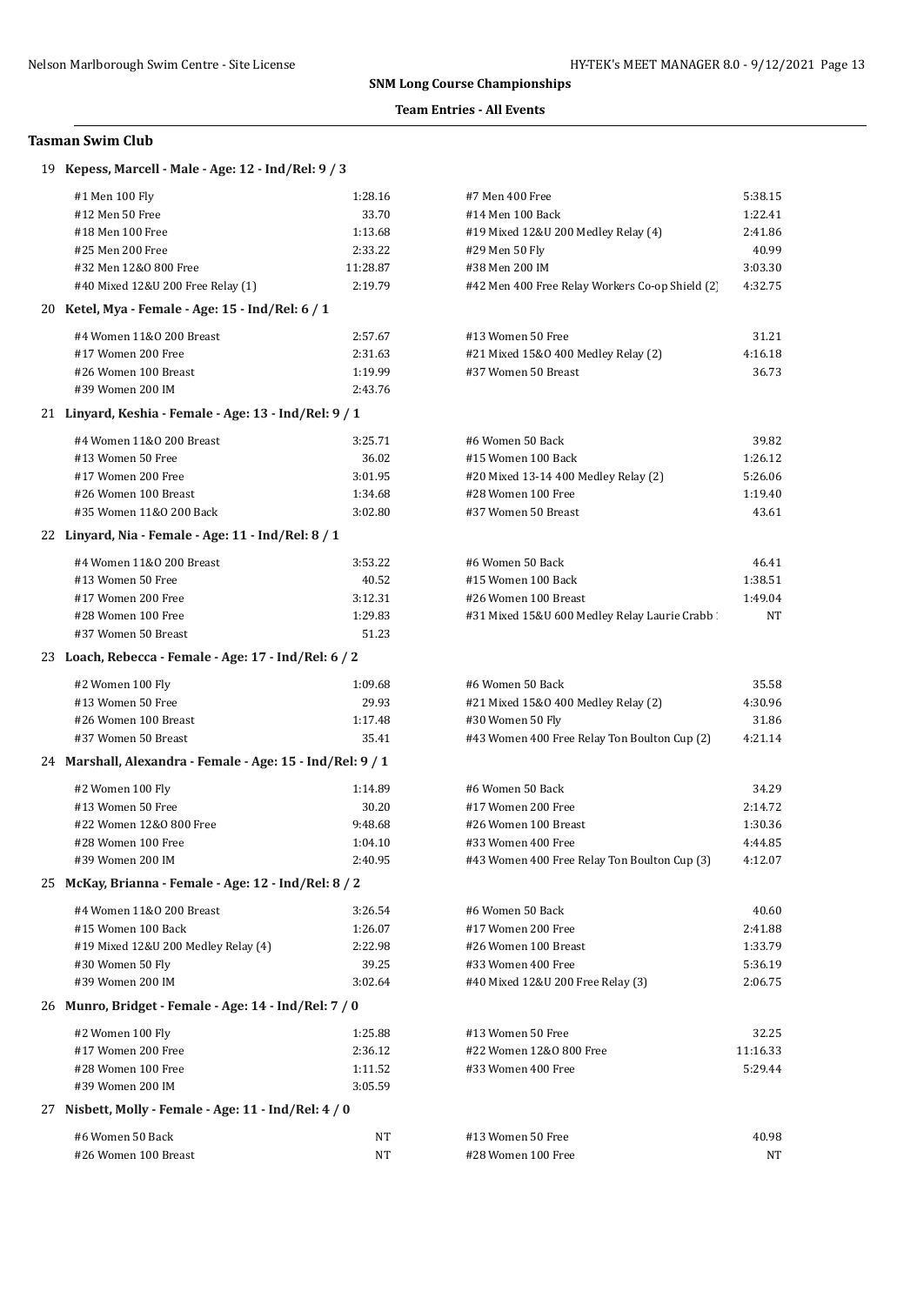## **Team Entries - All Events**

| 28 Pahl, Sophie - Female - Age: 14 - Ind/Rel: 6 / 1           |          |     |                                              |          |     |
|---------------------------------------------------------------|----------|-----|----------------------------------------------|----------|-----|
| #15 Women 100 Back                                            | 1:31.20  |     | #17 Women 200 Free                           | 2:45.45  |     |
| #22 Women 12&0 800 Free                                       | 11:37.81 |     | #26 Women 100 Breast                         | 1:44.61  |     |
| #33 Women 400 Free                                            | 5:38.63  |     | #39 Women 200 IM                             | 3:17.91  |     |
| #41 Mixed 13-14 400 Free Relay (3)                            | 5:05.28  |     |                                              |          |     |
| 29 Reid, Keelan - Male - Age: 12 - Ind/Rel: 8 / 0             |          |     |                                              |          |     |
| #5 Men 50 Back                                                | 45.62    |     | #12 Men 50 Free                              | 37.02    |     |
| #14 Men 100 Back                                              | 1:38.70  |     | #18 Men 100 Free                             | 1:23.48  |     |
| #25 Men 200 Free                                              | 3:00.23  |     | #29 Men 50 Fly                               | 42.07    |     |
| #36 Men 50 Breast                                             | 54.51    |     | #38 Men 200 IM                               | NT       |     |
| 30 Ruane, Keara - Female - Age: 13 - Ind/Rel: 8 / 2           |          |     |                                              |          |     |
| #4 Women 11&0 200 Breast                                      | 3:26.73  |     | #6 Women 50 Back                             | 37.82    |     |
| #13 Women 50 Free                                             | 31.20    |     | #17 Women 200 Free                           | 2:37.77  |     |
| #20 Mixed 13-14 400 Medley Relay (4)                          | 5:26.06  |     | #28 Women 100 Free                           | 1:09.08  |     |
| #30 Women 50 Fly                                              | 37.16    |     | #37 Women 50 Breast                          | 44.04    |     |
| #39 Women 200 IM                                              | 2:59.84  |     | #41 Mixed 13-14 400 Free Relay (4)           | 5:05.28  |     |
| 31 Schulze-Steinen, Merle - Female - Age: 14 - Ind/Rel: 7 / 0 |          |     |                                              |          |     |
| #2 Women 100 Fly                                              | 1:32.88  | SCR | #15 Women 100 Back                           | 1:31.41  | SCR |
| #17 Women 200 Free                                            | 2:55.39  | SCR | #26 Women 100 Breast                         | 1:39.17  | SCR |
| #28 Women 100 Free                                            | 1:19.40  | SCR | #33 Women 400 Free                           | 6:12.83  | SCR |
| #39 Women 200 IM                                              | 3:07.87  | SCR |                                              |          |     |
| 32 Scott, Jess - Female - Age: 16 - Ind/Rel: 6 / 1            |          |     |                                              |          |     |
| #6 Women 50 Back                                              | 36.67    |     | #13 Women 50 Free                            | 29.87    |     |
| #17 Women 200 Free                                            | 2:18.98  |     | #22 Women 12&0 800 Free                      | 10:01.64 |     |
| #28 Women 100 Free                                            | 1:04.68  |     | #33 Women 400 Free                           | 4:52.85  |     |
| #43 Women 400 Free Relay Ton Boulton Cup (4)                  | 4:21.14  |     |                                              |          |     |
| 33 Seymour, Madeline - Female - Age: 13 - Ind/Rel: 9 / 3      |          |     |                                              |          |     |
| #2 Women 100 Fly                                              | 1:23.14  |     | #6 Women 50 Back                             | 34.15    |     |
| #13 Women 50 Free                                             | 30.67    |     | #15 Women 100 Back                           | 1:18.05  |     |
| #20 Mixed 13-14 400 Medley Relay (3)                          | 5:26.06  |     | #28 Women 100 Free                           | 1:09.99  |     |
| #30 Women 50 Fly                                              | 32.46    |     | #31 Mixed 15&U 600 Medley Relay Laurie Crabb | NT       |     |
| #35 Women 11&0 200 Back                                       | 2:45.63  |     | #37 Women 50 Breast                          | 43.80    |     |
| #39 Women 200 IM                                              | 2:56.35  |     | #41 Mixed 13-14 400 Free Relay (1)           | 5:05.28  |     |
| 34 Seymour, William - Male - Age: 15 - Ind/Rel: 9 / 2         |          |     |                                              |          |     |
| #5 Men 50 Back                                                | 27.81    |     | #12 Men 50 Free                              | 25.09    |     |
| #14 Men 100 Back                                              | 58.95    |     | #18 Men 100 Free                             | 54.86    |     |
| #21 Mixed 15&0 400 Medley Relay (1)                           | 4:16.18  |     | #25 Men 200 Free                             | 2:01.05  |     |
| #29 Men 50 Fly                                                | 27.95    |     | #34 Men 11&0 200 Back                        | 2:13.72  |     |
| #36 Men 50 Breast                                             | 36.56    |     | #38 Men 200 IM                               | 2:26.49  |     |
| #42 Men 400 Free Relay Workers Co-op Shield (1)               | 3:46.40  |     |                                              |          |     |
| 35 Smale, Abbey - Female - Age: 18 - Ind/Rel: 4 / 1           |          |     |                                              |          |     |
| #8 Women 13&0 1500 Free                                       | 17:46.25 |     | #17 Women 200 Free                           | 2:12.07  |     |
| #22 Women 12&0 800 Free                                       | 9:24.00  |     | #33 Women 400 Free                           | 4:33.36  |     |
| #43 Women 400 Free Relay Ton Boulton Cup (1)                  | 4:12.07  |     |                                              |          |     |
| 36 Smale, Kirsten - Female - Age: 13 - Ind/Rel: 7 / 0         |          |     |                                              |          |     |
| #4 Women 11&0 200 Breast                                      | 3:47.04  |     | #13 Women 50 Free                            | 38.05    |     |
| #17 Women 200 Free                                            | 3:10.55  |     | #26 Women 100 Breast                         | 1:44.92  |     |
| #30 Women 50 Fly                                              | 47.52    |     | #33 Women 400 Free                           | 6:31.87  |     |
| #37 Women 50 Breast                                           | 49.22    |     |                                              |          |     |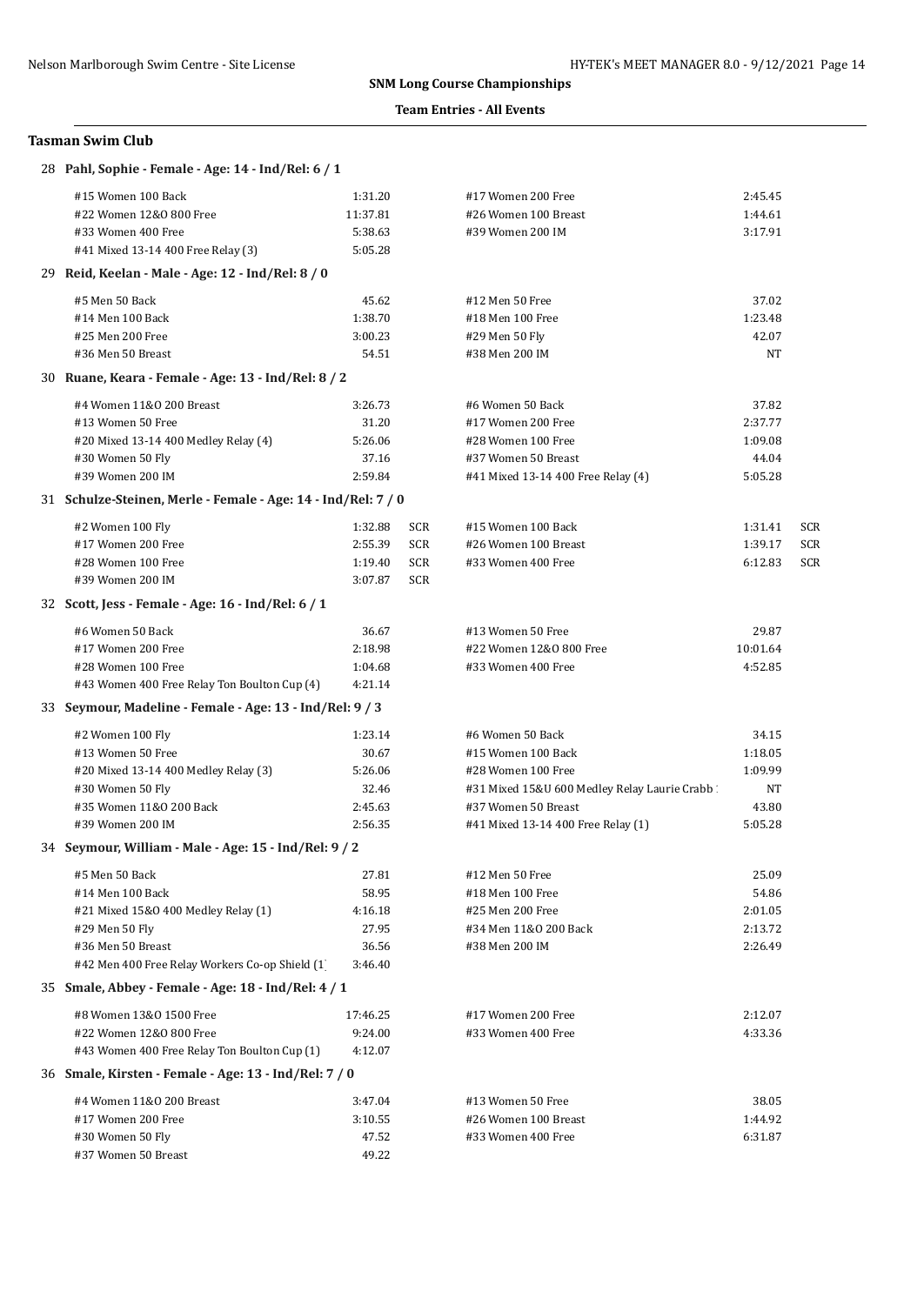## **Team Entries - All Events**

## **Tasman Swim Club**

|    | #5 Men 50 Back                                                                           | 34.88   | #7 Men 400 Free                                | 4:38.44   |
|----|------------------------------------------------------------------------------------------|---------|------------------------------------------------|-----------|
|    | #12 Men 50 Free                                                                          | 30.00   | #14 Men 100 Back                               | 1:12.27   |
|    | #18 Men 100 Free                                                                         | 1:02.76 | #21 Mixed 15&0 400 Medley Relay (1)            | 4:30.96   |
|    | #25 Men 200 Free                                                                         | 2:14.34 | #29 Men 50 Fly                                 | 34.31     |
|    | #34 Men 11&0 200 Back                                                                    | 2:28.70 | #38 Men 200 IM                                 | <b>NT</b> |
|    | #42 Men 400 Free Relay Workers Co-op Shield (2)                                          | 3:46.40 |                                                |           |
|    | 38 Swan, Brooke - Female - Age: 15 - Ind/Rel: 8 / 1                                      |         |                                                |           |
|    | #2 Women 100 Fly                                                                         | 1:07.17 | #6 Women 50 Back                               | 34.63     |
|    | #11 Women 12&0 400 IM                                                                    | 5:27.15 | #13 Women 50 Free                              | 30.17     |
|    | #24 Women 11&0 200 Fly                                                                   | 2:27.67 | #28 Women 100 Free                             | 1:03.80   |
|    | #33 Women 400 Free                                                                       | 4:53.69 | #39 Women 200 IM                               | 2:31.77   |
|    | #43 Women 400 Free Relay Ton Boulton Cup (2)                                             | 4:12.07 |                                                |           |
|    | 39 Urquhart, Hannah - Female - Age: 12 - Ind/Rel: 8 / 2                                  |         |                                                |           |
|    | #4 Women 11&0 200 Breast                                                                 | 3:28.88 | #6 Women 50 Back                               | 37.28     |
|    | #13 Women 50 Free                                                                        | 31.98   | #17 Women 200 Free                             | 2:40.14   |
|    | #19 Mixed 12&U 200 Medley Relay (2)                                                      | 2:22.98 | #26 Women 100 Breast                           | 1:32.37   |
|    | #30 Women 50 Fly                                                                         | 37.51   | #37 Women 50 Breast                            | 42.01     |
|    | #39 Women 200 IM                                                                         | 3:00.98 | #40 Mixed 12&U 200 Free Relay (1)              | 2:06.75   |
|    | 40 Wilson, Samantha - Female - Age: 15 - Ind/Rel: 9 / 2                                  |         |                                                |           |
|    | #2 Women 100 Fly                                                                         | 1:03.59 | #6 Women 50 Back                               | 32.26     |
|    | #13 Women 50 Free                                                                        | 29.13   | #15 Women 100 Back                             | 1:07.82   |
|    | #17 Women 200 Free                                                                       | 2:13.67 | #21 Mixed 15&0 400 Medley Relay (3)            | 4:16.18   |
|    | #28 Women 100 Free                                                                       | 1:00.81 | #30 Women 50 Fly                               | 29.79     |
|    | #37 Women 50 Breast                                                                      | 36.40   | #39 Women 200 IM                               | 2:28.48   |
|    | #43 Women 400 Free Relay Ton Boulton Cup (4)                                             | 4:12.07 |                                                |           |
|    | 41 Yeo, Macey - Female - Age: 12 - Ind/Rel: 7 / 2                                        |         |                                                |           |
|    |                                                                                          |         |                                                |           |
|    | #4 Women 11&0 200 Breast                                                                 | 3:40.86 | #6 Women 50 Back                               | 45.45     |
|    | #13 Women 50 Free                                                                        | 33.45   | #19 Mixed 12&U 200 Medley Relay (2)            | 2:41.86   |
|    | #26 Women 100 Breast                                                                     | 1:43.76 | #28 Women 100 Free                             | 1:17.27   |
|    | #30 Women 50 Fly                                                                         | 38.95   | #37 Women 50 Breast                            | 47.04     |
|    | #40 Mixed 12&U 200 Free Relay (4)                                                        | 2:19.79 |                                                |           |
| 1  | Tasman Swim Club - 'A'<br>Bell, Lucas; Urquhart, Hannah; Kalani, Lono; McKay, Brianna    |         | #19 Mixed 12 & Under 200 Medley Relay          | 2:22.98   |
| 2  | Tasman Swim Club - 'B'                                                                   |         | #19 Mixed 12 & Under 200 Medley Relay          | 2:41.86   |
|    | Bell, Dylan; Yeo, Macey; Daly, Harriett; Kepess, Marcell                                 |         |                                                |           |
| 3  | Tasman Swim Club - 'A'                                                                   |         | #20 Mixed 13-14 400 Medley Relay               | 5:26.06   |
|    | Bradley, Billy; Linyard, Keshia; Seymour, Madeline; Ruane, Keara                         |         |                                                |           |
| 4  | Tasman Swim Club - 'A'                                                                   |         | #21 Mixed 15 & Over 400 Medley Relay           | 4:16.18   |
|    | Seymour, William; Ketel, Mya; Wilson, Samantha; Amyes, Joshua                            |         |                                                |           |
| 5  | Tasman Swim Club - 'B'                                                                   |         | #21 Mixed 15 & Over 400 Medley Relay           | 4:30.96   |
|    | Swain, Edward; Loach, Rebecca; Barr, Jemima; Bayley, Oxford                              |         |                                                |           |
| 6  | Tasman Swim Club - 'A'                                                                   |         | #31 Mixed 15 & Under 600 Medley Relay Laurie C | NT        |
|    | Bell, Lucas; Linyard, Nia; Seymour, Madeline; Kalani, Maicah                             |         |                                                |           |
| 7  | Tasman Swim Club - 'A'                                                                   |         | #40 Mixed 12 & Under 200 Freestyle Relay       | 2:06.75   |
|    | Urquhart, Hannah; Bell, Lucas; McKay, Brianna; Kalani, Lono                              |         |                                                |           |
|    | Tasman Swim Club - 'B'                                                                   |         | #40 Mixed 12 & Under 200 Freestyle Relay       | 2:19.79   |
| 8  |                                                                                          |         |                                                |           |
|    | Kepess, Marcell; Daly, Harriett; Kalani, Maicah; Yeo, Macey                              |         |                                                |           |
| 9  | Tasman Swim Club - 'A'                                                                   |         | #41 Mixed 13-14 400 Freestyle Relay            | 5:05.28   |
|    | Seymour, Madeline; Berriman, Theodore; Pahl, Sophie; Ruane, Keara                        |         |                                                |           |
| 10 | Tasman Swim Club - 'A'<br>Seymour, William; Swain, Edward; Bayley, Oxford; Amyes, Joshua |         | #42 Men 400 Freestyle Relay Workers Co-op Shie | 3:46.40   |
|    |                                                                                          |         |                                                |           |
| 11 | Tasman Swim Club - 'B'<br>Kalani, Lono; Kepess, Marcell; Bell, Lucas; Douglas, Caleb     |         | #42 Men 400 Freestyle Relay Workers Co-op Shie | 4:32.75   |

# 37 **Swain, Edward - Male - Age: 15 - Ind/Rel: 9 / 2**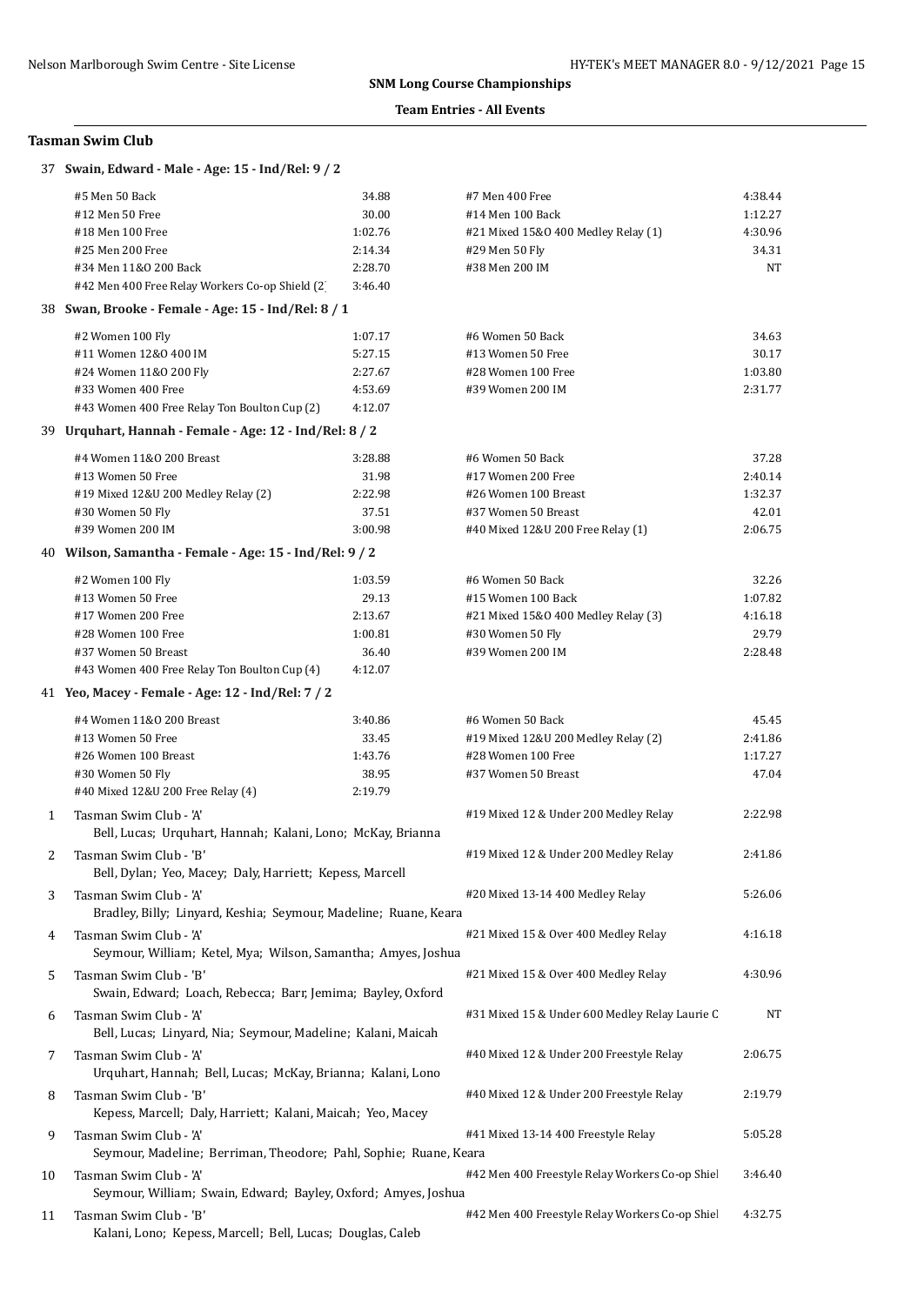#### **Team Entries - All Events**

#### **Tasman Swim Club**

| 12                    | Tasman Swim Club - 'A'                                            | #43 Women 400 Freestyle Relay Ton Boulton Cup | 4:12.07 |  |  |  |
|-----------------------|-------------------------------------------------------------------|-----------------------------------------------|---------|--|--|--|
|                       | Smale, Abbey; Swan, Brooke; Marshall, Alexandra; Wilson, Samantha |                                               |         |  |  |  |
| 13                    | Tasman Swim Club - 'B'                                            | #43 Women 400 Freestyle Relay Ton Boulton Cup | 4:21.14 |  |  |  |
|                       | Barr, Jemima; Loach, Rebecca; Harman, Sam; Scott, Jess            |                                               |         |  |  |  |
|                       | Tasman Swim Club Total Individual Entries: 306 - Total Relays: 13 |                                               |         |  |  |  |
| Vikings Swim Club Inc |                                                                   |                                               |         |  |  |  |
|                       | Knowler, Matilda - Female - Age: 12 - Ind/Rel: 7 / 0              |                                               |         |  |  |  |

## #6 Women 50 Back 42.44 SCR #13 Women 50 Free 36.23 SCR #17 Women 200 Free 2:58.94 SCR #28 Women 100 Free 1:20.31 SCR #30 Women 50 Fly 44.20 SCR #37 Women 50 Breast 57.80 SCR #39 Women 200 IM NT SCR

**Vikings Swim Club Inc Total Individual Entries: 7 - Total Relays: 0**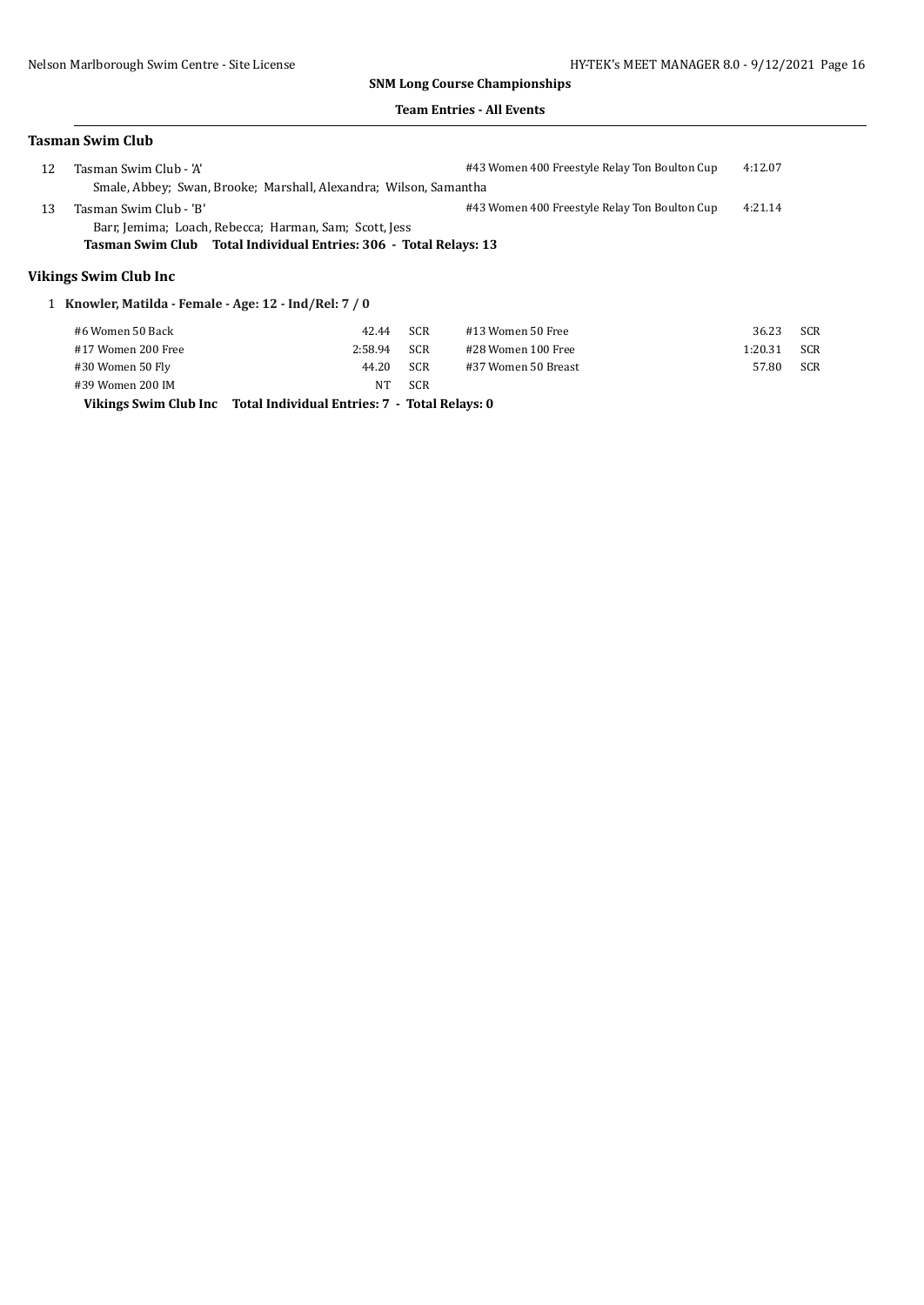## **Team Entries - All Events**

## **Waimea Swim Club**

| 1 Hughes, Jade - Female - Age: 14 - Ind/Rel: 6 / 2          |         |                                                 |         |  |  |
|-------------------------------------------------------------|---------|-------------------------------------------------|---------|--|--|
| #2 Women 100 Fly                                            | 1:17.68 | #6 Women 50 Back                                | 37.19   |  |  |
| #13 Women 50 Free                                           | 32.45   | #15 Women 100 Back                              | 1:24.52 |  |  |
| #20 Mixed 13-14 400 Medley Relay (3)                        | 5:32.96 | #30 Women 50 Fly                                | 33.32   |  |  |
| #39 Women 200 IM                                            | 2:55.16 | #43 Women 400 Free Relay Ton Boulton Cup (3)    | 5:05.24 |  |  |
| 2 Krahagen, Alex - Male - Age: 10 - Ind/Rel: 5 / 0          |         |                                                 |         |  |  |
| #5 Men 50 Back                                              | 56.74   | #12 Men 50 Free                                 | 45.86   |  |  |
| #18 Men 100 Free                                            | 1:47.29 | #27 Men 100 Breast                              | 2:26.30 |  |  |
| #36 Men 50 Breast                                           | 1:03.80 |                                                 |         |  |  |
| 3 Krahagen, Charlotte - Female - Age: 14 - Ind/Rel: 7 / 1   |         |                                                 |         |  |  |
| #4 Women 11&0 200 Breast                                    | 4:01.71 | #6 Women 50 Back                                | 44.28   |  |  |
| #13 Women 50 Free                                           | 34.04   | #17 Women 200 Free                              | 2:44.54 |  |  |
| #26 Women 100 Breast                                        | 1:40.53 | #28 Women 100 Free                              | 1:14.18 |  |  |
| #37 Women 50 Breast                                         | 46.02   | #41 Mixed 13-14 400 Free Relay (1)              | 5:03.15 |  |  |
| 4 McKay, Cameron - Male - Age: 9 - Ind/Rel: 9 / 0           |         |                                                 |         |  |  |
| #5 Men 50 Back                                              | 1:01.27 | #12 Men 50 Free                                 | 52.12   |  |  |
| #14 Men 100 Back                                            | 2:20.06 | #18 Men 100 Free                                | 2:03.42 |  |  |
| #25 Men 200 Free                                            | NT      | #27 Men 100 Breast                              | 3:11.12 |  |  |
| #29 Men 50 Fly                                              | NT      | #36 Men 50 Breast                               | 1:28.20 |  |  |
| #38 Men 200 IM                                              | NT      |                                                 |         |  |  |
| 5 McKay, Keita - Female - Age: 14 - Ind/Rel: 7 / 2          |         |                                                 |         |  |  |
| #4 Women 11&0 200 Breast                                    | 3:27.42 | #6 Women 50 Back                                | 40.20   |  |  |
| #13 Women 50 Free                                           | 35.02   | #15 Women 100 Back                              | 1:28.81 |  |  |
| #20 Mixed 13-14 400 Medley Relay (2)                        | 5:32.96 | #26 Women 100 Breast                            | 1:33.04 |  |  |
| #35 Women 11&0 200 Back                                     | 3:15.20 | #37 Women 50 Breast                             | 44.58   |  |  |
| #41 Mixed 13-14 400 Free Relay (2)                          | 5:03.15 |                                                 |         |  |  |
| 6 Oliver, Amy - Female - Age: 15 - Ind/Rel: 8 / 2           |         |                                                 |         |  |  |
| #2 Women 100 Fly                                            | 1:21.32 | #6 Women 50 Back                                | 39.80   |  |  |
| #13 Women 50 Free                                           | 31.61   | #17 Women 200 Free                              | 2:37.32 |  |  |
| #21 Mixed 15&0 400 Medley Relay (3)                         | NT      | #28 Women 100 Free                              | 1:09.86 |  |  |
| #30 Women 50 Fly                                            | 34.64   | #37 Women 50 Breast                             | 43.57   |  |  |
| #39 Women 200 IM                                            | 3:14.58 | #43 Women 400 Free Relay Ton Boulton Cup (1)    | 5:05.24 |  |  |
| 7 Oliver, Holly - Female - Age: 13 - Ind/Rel: 7 / 0         |         |                                                 |         |  |  |
| #4 Women 11&0 200 Breast                                    | 3:44.15 | #6 Women 50 Back                                | 48.34   |  |  |
| #13 Women 50 Free                                           | 36.69   | #17 Women 200 Free                              | 2:55.47 |  |  |
| #26 Women 100 Breast                                        | 1:48.23 | #30 Women 50 Fly                                | 51.07   |  |  |
| #39 Women 200 IM                                            | 3:29.77 |                                                 |         |  |  |
| 8 Palmer-Bensemann, Jaxon - Male - Age: 14 - Ind/Rel: 8 / 2 |         |                                                 |         |  |  |
| #3 Men 11&0 200 Breast                                      | 3:09.09 | #5 Men 50 Back                                  | 38.24   |  |  |
| #12 Men 50 Free                                             | 30.67   | #18 Men 100 Free                                | 1:08.58 |  |  |
| #20 Mixed 13-14 400 Medley Relay (1)                        | 5:32.96 | #27 Men 100 Breast                              | 1:29.32 |  |  |
| #29 Men 50 Fly                                              | 35.34   | #36 Men 50 Breast                               | 41.98   |  |  |
| #38 Men 200 IM                                              | 3:02.88 | #42 Men 400 Free Relay Workers Co-op Shield (3) | 4:41.68 |  |  |
| 9 Reid, Dylan - Male - Age: 14 - Ind/Rel: 7 / 2             |         |                                                 |         |  |  |
| #3 Men 11&0 200 Breast                                      | 3:29.42 | #12 Men 50 Free                                 | 30.55   |  |  |
| #18 Men 100 Free                                            | 1:07.52 | #21 Mixed 15&0 400 Medley Relay (4)             | NT      |  |  |
| #25 Men 200 Free                                            | 2:36.39 | #29 Men 50 Fly                                  | 32.92   |  |  |
| #36 Men 50 Breast                                           | 41.21   | #38 Men 200 IM                                  | 3:01.40 |  |  |
| #42 Men 400 Free Relay Workers Co-op Shield (1)             | 4:41.68 |                                                 |         |  |  |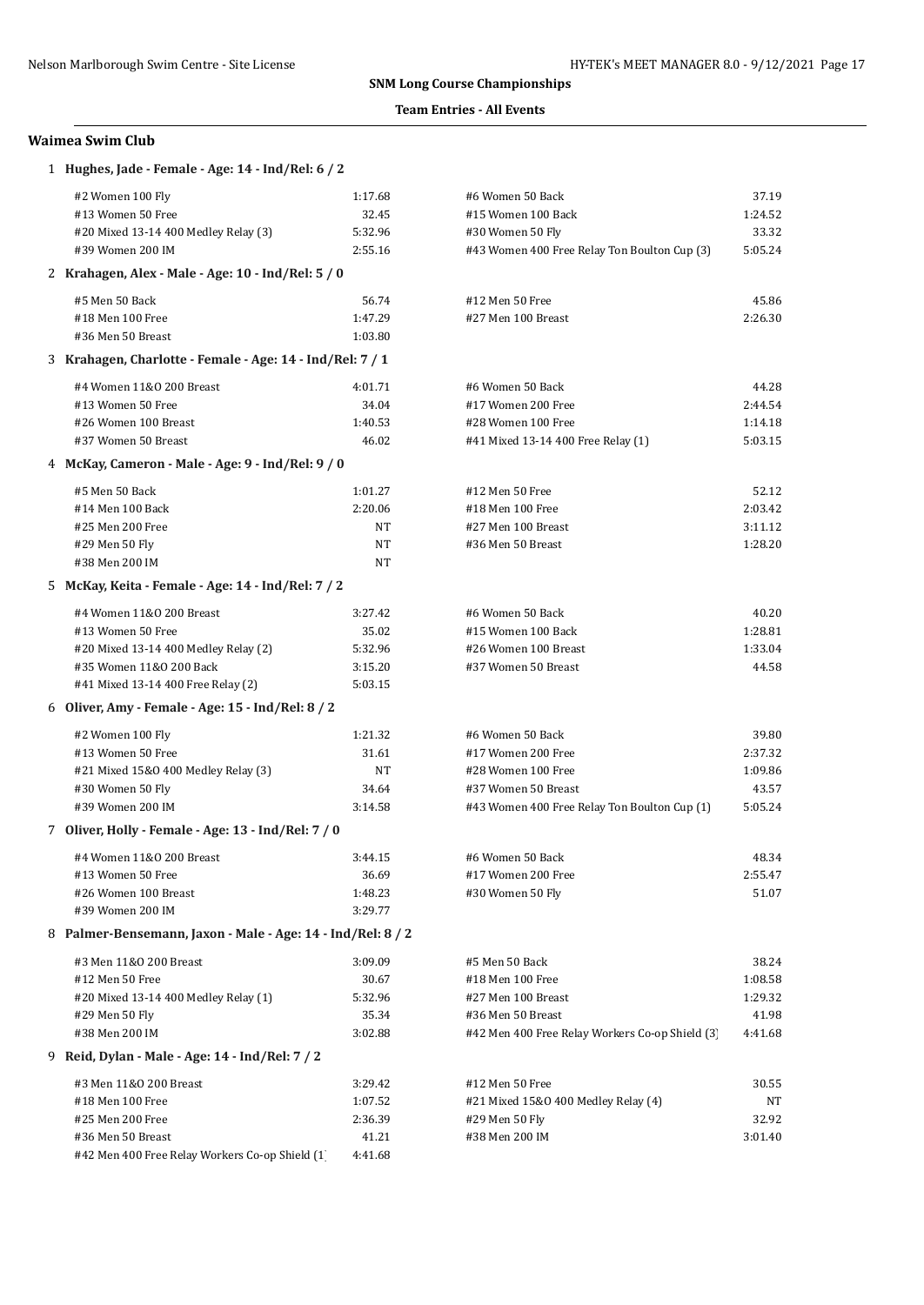## **Team Entries - All Events**

## **Waimea Swim Club**

|   | 10 Satherley, Helena - Female - Age: 14 - Ind/Rel: 7 / 1                                  |         |                                                 |         |  |  |
|---|-------------------------------------------------------------------------------------------|---------|-------------------------------------------------|---------|--|--|
|   | #6 Women 50 Back                                                                          | 41.05   | #15 Women 100 Back                              | 1:27.50 |  |  |
|   | #17 Women 200 Free                                                                        | 2:56.53 | #26 Women 100 Breast                            | 1:41.64 |  |  |
|   | #30 Women 50 Fly                                                                          | 42.09   | #37 Women 50 Breast                             | 47.27   |  |  |
|   | #39 Women 200 IM                                                                          | 3:21.70 | #43 Women 400 Free Relay Ton Boulton Cup (2)    | 5:05.24 |  |  |
|   | 11 Satherley, Jacob - Male - Age: 16 - Ind/Rel: 6 / 2                                     |         |                                                 |         |  |  |
|   | #3 Men 11&0 200 Breast                                                                    | 2:54.68 | #12 Men 50 Free                                 | 29.73   |  |  |
|   | #18 Men 100 Free                                                                          | 1:05.34 | #21 Mixed 15&0 400 Medley Relay (2)             | NT      |  |  |
|   | #25 Men 200 Free                                                                          | 2:22.51 | #29 Men 50 Fly                                  | 33.17   |  |  |
|   | #36 Men 50 Breast                                                                         | 36.91   | #42 Men 400 Free Relay Workers Co-op Shield (4) | 4:41.68 |  |  |
|   | 12 Schwarzenbach, Isabelle - Female - Age: 14 - Ind/Rel: 7 / 1                            |         |                                                 |         |  |  |
|   | #6 Women 50 Back                                                                          | 41.88   | #15 Women 100 Back                              | 1:35.49 |  |  |
|   | #17 Women 200 Free                                                                        | 2:54.55 | #28 Women 100 Free                              | 1:17.01 |  |  |
|   | #30 Women 50 Fly                                                                          | 42.34   | #37 Women 50 Breast                             | 49.36   |  |  |
|   | #39 Women 200 IM                                                                          | 3:28.74 | #41 Mixed 13-14 400 Free Relay (3)              | 5:03.15 |  |  |
|   | 13 Smith, Mikaela - Female - Age: 14 - Ind/Rel: 5 / 2                                     |         |                                                 |         |  |  |
|   | #6 Women 50 Back                                                                          | 40.33   | #15 Women 100 Back                              | 1:26.40 |  |  |
|   | #17 Women 200 Free                                                                        | 2:44.10 | #21 Mixed 15&0 400 Medley Relay (1)             | NT      |  |  |
|   | #28 Women 100 Free                                                                        | 1:14.62 | #35 Women 11&0 200 Back                         | 3:25.82 |  |  |
|   | #41 Mixed 13-14 400 Free Relay (4)                                                        | 5:03.15 |                                                 |         |  |  |
|   | 14 Tappenden, Josephine - Female - Age: 14 - Ind/Rel: 3 / 1                               |         |                                                 |         |  |  |
|   | #13 Women 50 Free                                                                         | 35.14   | #30 Women 50 Fly                                | 37.29   |  |  |
|   | #39 Women 200 IM                                                                          | 3:23.38 | #43 Women 400 Free Relay Ton Boulton Cup (4)    | 5:05.24 |  |  |
|   | 15 Tappenden, Mark - Male - Age: 11 - Ind/Rel: 6 / 0                                      |         |                                                 |         |  |  |
|   | #5 Men 50 Back                                                                            | 47.71   | #12 Men 50 Free                                 | 39.18   |  |  |
|   | #18 Men 100 Free                                                                          | 1:33.72 | #27 Men 100 Breast                              | NT      |  |  |
|   | #29 Men 50 Fly                                                                            | NT      | #36 Men 50 Breast                               | NT      |  |  |
|   | 16 Tijsen, Eise - Male - Age: 14 - Ind/Rel: 5 / 0                                         |         |                                                 |         |  |  |
|   |                                                                                           |         |                                                 |         |  |  |
|   | #12 Men 50 Free                                                                           | 35.26   | #18 Men 100 Free                                | 1:16.99 |  |  |
|   | #25 Men 200 Free                                                                          | 2:55.73 | #27 Men 100 Breast                              | 1:57.74 |  |  |
|   | #38 Men 200 IM                                                                            | 3:28.50 |                                                 |         |  |  |
|   | 17 Woods, Zac - Male - Age: 13 - Ind/Rel: 6 / 2                                           |         |                                                 |         |  |  |
|   | #5 Men 50 Back                                                                            | 39.98   | #12 Men 50 Free                                 | 32.82   |  |  |
|   | #14 Men 100 Back                                                                          | 1:29.14 | #18 Men 100 Free                                | 1:20.24 |  |  |
|   | #20 Mixed 13-14 400 Medley Relay (4)                                                      | 5:32.96 | #34 Men 11&0 200 Back                           | 3:20.62 |  |  |
|   | #36 Men 50 Breast                                                                         | 54.42   | #42 Men 400 Free Relay Workers Co-op Shield (2) | 4:41.68 |  |  |
| 1 | Waimea Swim Club - 'A'<br>Palmer-Bensemann, Jaxon; McKay, Keita; Hughes, Jade; Woods, Zac |         | #20 Mixed 13-14 400 Medley Relay                | 5:32.96 |  |  |
|   |                                                                                           |         |                                                 |         |  |  |
| 2 | Waimea Swim Club - 'A'<br>Smith, Mikaela; Satherley, Jacob; Oliver, Amy; Reid, Dylan      |         | #21 Mixed 15 & Over 400 Medley Relay            | NΤ      |  |  |
| 3 | Waimea Swim Club - 'A'                                                                    |         | #41 Mixed 13-14 400 Freestyle Relay             | 5:03.15 |  |  |
|   | Krahagen, Charlotte; McKay, Keita; Schwarzenbach, Isabelle; Smith, Mikaela                |         |                                                 |         |  |  |
| 4 | Waimea Swim Club - 'A'                                                                    |         | #42 Men 400 Freestyle Relay Workers Co-op Shie  | 4:41.68 |  |  |
|   | Reid, Dylan; Woods, Zac; Palmer-Bensemann, Jaxon; Satherley, Jacob                        |         |                                                 |         |  |  |
|   | Waimea Swim Club - 'A'                                                                    |         | #43 Women 400 Freestyle Relay Ton Boulton Cup   | 5:05.24 |  |  |
| 5 | Oliver, Amy; Satherley, Helena; Hughes, Jade; Tappenden, Josephine                        |         |                                                 |         |  |  |
|   | Waimea Swim Club Total Individual Entries: 109 - Total Relays: 5                          |         |                                                 |         |  |  |